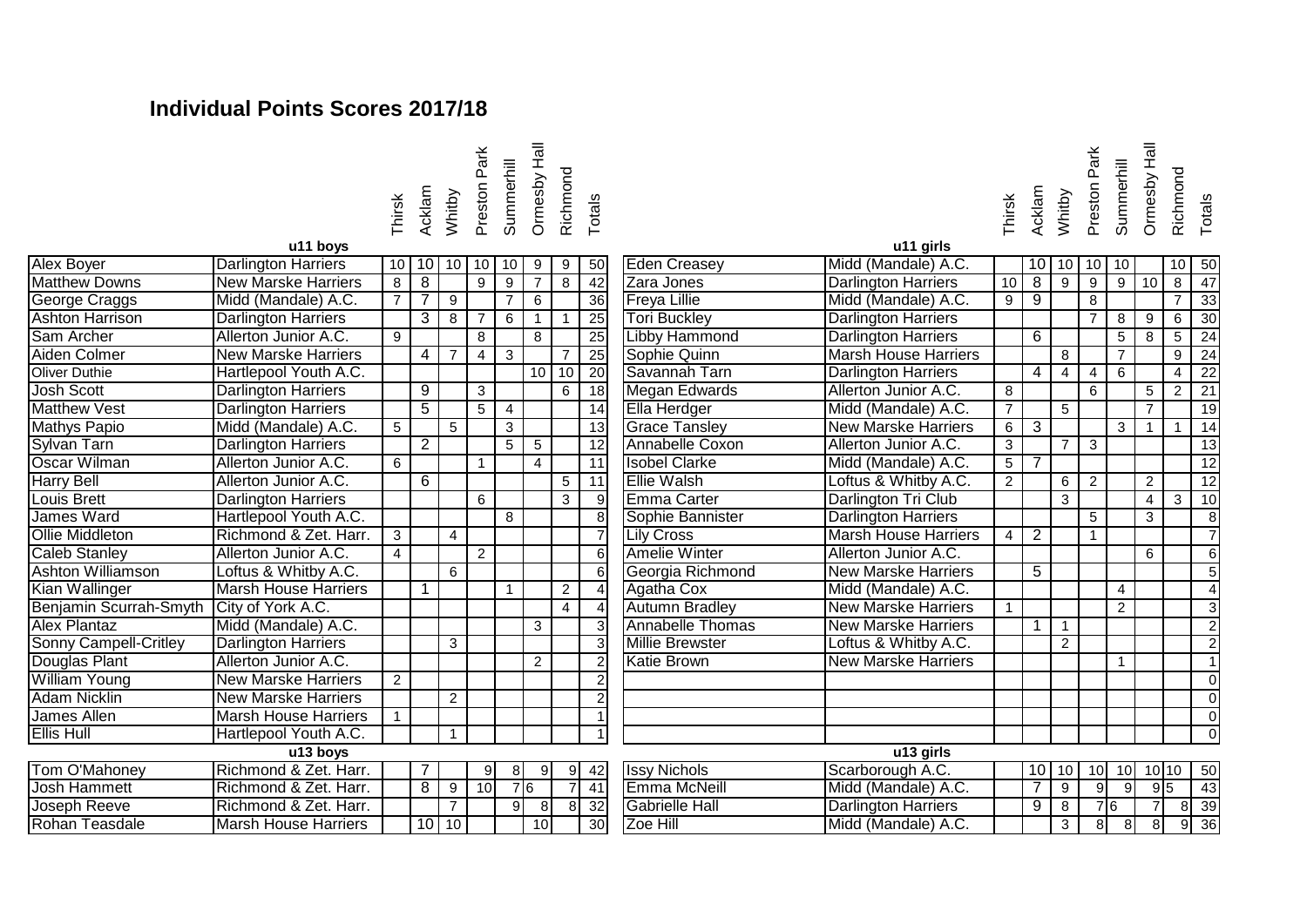| <b>Ben Hodgson</b>        | <b>Marsh House Harriers</b> | 6              | $\bf8$                  |                  | 5 <sub>5</sub> |                 | $\overline{4}$ | $\overline{30}$ | Alana Teasdale            | Richmond & Zet. Harr.       | $\overline{5}$      | 6              | $\overline{4}$   |                | $6\phantom{1}6$        |                | $6 \overline{\smash{)}27}$ |
|---------------------------|-----------------------------|----------------|-------------------------|------------------|----------------|-----------------|----------------|-----------------|---------------------------|-----------------------------|---------------------|----------------|------------------|----------------|------------------------|----------------|----------------------------|
| James Hughes              | Midd (Mandale) A.C.         | $\overline{9}$ |                         |                  | 10             |                 | 10             | 29              | Lois Creasey              | Midd (Mandale) A.C.         | $\overline{2}$      | $\overline{4}$ | $6 \overline{6}$ |                |                        |                | 26                         |
| Dylan Wilson              | <b>Darlington Harriers</b>  | $\overline{5}$ |                         | 8 <sup>1</sup>   |                |                 | 6              | 23              | <b>Holly McCowie</b>      | Richmond & Zet. Harr.       | $\overline{4}$      | 5 <sup>5</sup> | 5                | 5 <sub>l</sub> | 5                      |                | 24                         |
| <b>Jack Farrell</b>       | <b>New Marske Harriers</b>  | 4              | $\overline{2}$          |                  | $\Lambda$      |                 | 5              | 22              | <b>Isobelle Troop</b>     | <b>New Marske Harriers</b>  | $\overline{\infty}$ | $\overline{2}$ | $\overline{3}$   |                |                        |                | $2 \mid 15$                |
| <b>Matthew Cole</b>       | Richmond & Zet. Harr.       | $\overline{2}$ | $\overline{5}$          | $6 \overline{6}$ | $\overline{1}$ |                 |                | 14              | Imogen Lillie             | Midd (Mandale) A.C.         | $\overline{3}$      |                |                  | $\overline{4}$ |                        | $3\sqrt{ }$    | 10                         |
| <b>Riley Middleton</b>    | <b>New Marske Harriers</b>  |                | 6                       | $\Delta$         | $\overline{2}$ | $\overline{2}$  |                | $\overline{14}$ | Shannon Robinson          | Richmond & Zet. Harr.       | 6                   | -1             |                  | $\overline{2}$ |                        |                | $\overline{9}$             |
| Dominic Wilford           | Richmond & Zet. Harr.       |                | $\overline{\mathbf{4}}$ | $5 \overline{5}$ | $\mathcal{E}$  |                 |                | 12              | <b>Erin Glover</b>        | Beverley A.C.               |                     |                |                  |                | $\overline{4}$         | $\overline{4}$ | $\overline{8}$             |
| <b>Thomas Halton</b>      | <b>New Marske Harriers</b>  | 3              | 3                       | 3                |                |                 |                | $\overline{10}$ | Lottie Langan             | City of York A.C.           |                     | $\overline{7}$ |                  |                |                        |                | $\overline{7}$             |
| <b>Cian Winter</b>        | Allerton Junior A.C.        |                |                         |                  |                | 5 <sup>1</sup>  | 3              |                 | <b>Essie Croce</b>        | <b>New Marske Harriers</b>  |                     |                |                  |                | 3                      |                | $\overline{5}$             |
| <b>Scott Temple</b>       | Richmond & Zet. Harr.       |                |                         |                  | 6              |                 |                |                 | <b>Maddie Cox</b>         | Midd (Mandale) A.C.         |                     |                |                  | $\overline{3}$ |                        |                | $\mathbf{3}$               |
| <b>Marley Plant</b>       | Allerton Junior A.C.        |                |                         |                  |                | 3I              |                |                 | Anya Potter-Firth         | Scarborough A.C.            |                     |                |                  |                | 2                      |                | دى                         |
| <b>Fraser Allan</b>       | <b>Marsh House Harriers</b> | $\mathbf{1}$   |                         |                  |                |                 | $\overline{2}$ |                 | <b>Emily Vest</b>         | <b>Darlington Harriers</b>  |                     |                | $\overline{2}$   |                |                        |                | $\overline{2}$             |
| <b>Dylan Appleby</b>      | Midd (Mandale) A.C.         |                | $\mathbf{1}$            |                  |                |                 |                |                 | <b>Katie Lowe</b>         | Midd (Mandale) A.C.         | $\mathbf 1$         |                |                  |                |                        |                | $\overline{1}$             |
| Logan Lambert             | Scarborough A.C.            |                |                         | $\overline{2}$   |                |                 |                |                 | Georgia Wood              | Scarborough A.C.            |                     |                |                  |                |                        |                | $\overline{1}$             |
|                           |                             |                |                         |                  |                |                 |                | $\Omega$        |                           |                             |                     |                |                  |                |                        |                | $\overline{0}$             |
|                           | u15 boys                    |                |                         |                  |                |                 |                |                 |                           |                             |                     |                |                  |                |                        |                | $\overline{0}$             |
| Kyle Rabjohn              | Richmond & Zet. Harr.       | 10             | 9                       | 10               |                | 10 <sub>1</sub> | 10             | 49              |                           |                             |                     |                |                  |                |                        |                | $\Omega$                   |
| <b>Charlie Stephenson</b> | Richmond & Zet. Harr.       | 6              | $\overline{8}$          | 9 <sup>1</sup>   | 10             |                 | 96             | 42              |                           | u15 girls                   |                     |                |                  |                |                        |                |                            |
| <b>Daniel Francis</b>     | Richmond & Zet. Harr.       | $\overline{9}$ | $\overline{6}$          | $\overline{7}$   | $\overline{9}$ | 8 <sup>1</sup>  | $\overline{7}$ | 40              | Emma Hart                 | <b>Darlington Harriers</b>  | 9                   | 10             | 10               |                | 10                     |                | $10$ 49                    |
| Harry Butterworth         | Scarborough A.C.            | $\overline{5}$ | 3                       | $\Lambda$        | $\overline{7}$ |                 |                | 26              | <b>Peta Collins</b>       | <b>Darlington Harriers</b>  | $\overline{7}$      | $\overline{9}$ | $\overline{8}$   |                | 9                      |                | $\overline{33}$            |
| Max Creasey               | Midd (Mandale) A.C.         | 4              | $\overline{4}$          | 5                | 8 <sup>°</sup> |                 |                | $\overline{25}$ | <b>Emily Brown</b>        | <b>New Marske Harriers</b>  | 4                   |                | 6                | 10             | $5\overline{)}$        | $\overline{8}$ | 33                         |
| Daniel Boyer              | <b>Darlington Harriers</b>  | 8              | 5                       | $6 \mid$         |                |                 |                | $\overline{19}$ | <b>Emily Francis</b>      | Richmond & Zet. Harr.       | $\mathbf 1$         | 6              |                  | $\mathsf{Q}$   |                        |                | $\overline{27}$            |
| <b>Harry Wilson</b>       | <b>Darlington Harriers</b>  | $\overline{3}$ | $\overline{2}$          |                  | 6              | 5 <sup>1</sup>  | $\overline{2}$ | $\overline{18}$ | <b>Ruby Whitney</b>       | <b>New Marske Harriers</b>  | 6                   |                | $\vert$          |                | 6                      | $6 \mid$       | $\overline{22}$            |
| <b>James Roberts</b>      | <b>Darlington Harriers</b>  |                |                         | 8                |                |                 | 5              | $\overline{13}$ | Jessica Hall              | <b>Darlington Harriers</b>  | $\overline{8}$      |                | $\overline{7}$   |                |                        |                | $\overline{22}$            |
| <b>Archie Lowe</b>        | Midd (Mandale) A.C.         |                | $\overline{10}$         |                  |                |                 |                | 10              | <b>Bethany Bergstrand</b> | Midd (Mandale) A.C.         | 10                  |                | $\overline{9}$   |                |                        |                | 19                         |
| <b>Adam Russell</b>       | <b>Darlington Harriers</b>  |                |                         |                  |                |                 | 9              |                 | Sophie Brining            | <b>New Marske Harriers</b>  | $\overline{5}$      |                | $\overline{5}$   |                | $\boldsymbol{\Lambda}$ | $\overline{5}$ | 19                         |
| Nathan Nicholson          | <b>Marsh House Harriers</b> |                |                         |                  | 5 <sup>1</sup> | $\mathcal{P}$   | -1             | 8               | Isla McClanachan          | Easingwold R. Club          |                     | 8              | $\overline{2}$   |                | 8                      |                | 18                         |
| <b>John Russell</b>       | <b>Darlington Harriers</b>  |                |                         |                  |                |                 | 8              |                 | Sophie Vickers            | Midd (Mandale) A.C.         |                     | $\overline{7}$ |                  | $6 \mid$       |                        |                | 14                         |
| <b>Liam Brittle</b>       | <b>Darlington Harriers</b>  | 7              |                         |                  |                |                 |                |                 | <b>Harriet Rogers</b>     | <b>Darlington Harriers</b>  | $\overline{2}$      |                | 3                |                |                        | 9              | $\overline{14}$            |
| <b>Matthew Somers</b>     | Midd (Mandale) A.C.         |                | $\overline{7}$          |                  |                |                 |                |                 | <b>Caitlin Andrews</b>    | Midd (Mandale) A.C.         | $\overline{3}$      | $\overline{3}$ |                  | $\overline{4}$ |                        | $\overline{3}$ | $\overline{13}$            |
| <b>Lewis Reed</b>         | <b>Marsh House Harriers</b> |                |                         |                  | $\vert$        | $\overline{3}$  |                |                 | <b>Grace Cook</b>         | Loftus & Whitby A.C.        |                     |                |                  | 8 <sup>1</sup> | $\overline{2}$         | 2              | 12                         |
| Alan Edwards              | <b>Marsh House Harriers</b> |                |                         |                  | $\overline{3}$ | $\overline{4}$  |                |                 | Poppy Forster             | Hartlepool Youth A.C.       |                     |                |                  |                |                        |                | $\overline{7}$             |
| <b>Holden Outhwaite</b>   | Allerton Junior A.C.        |                |                         |                  |                | $6 \mid$        |                |                 | Mia Templeton             | Midd (Mandale) A.C.         |                     | $\overline{5}$ |                  |                |                        |                | $\overline{5}$             |
| Benjamin Johnson          | Midd (Mandale) A.C.         |                |                         |                  |                |                 | 3              |                 | <b>Eleanor Clulow</b>     | Darlington Tri Club         |                     |                |                  | 5 <sub>l</sub> |                        |                | $\overline{5}$             |
| Ralph Chisholm            | Richmond & Zet. Harr.       | $\overline{c}$ | $\mathbf 1$             |                  |                |                 |                |                 | <b>Amy Plaskitt</b>       | <b>Quakers Running Club</b> |                     | $\overline{4}$ |                  |                |                        |                | $\overline{4}$             |
| <b>William Simpson</b>    | Midd (Mandale) A.C.         |                |                         | $\mathbf{3}$     |                |                 |                |                 | <b>Megan Tipper</b>       | <b>New Marske Harriers</b>  |                     |                |                  |                | 3                      |                | $\mathbf{3}$               |
| George McCowie            | Richmond & Zet. Harr.       |                |                         |                  | $\overline{2}$ |                 |                |                 | Rebecca Dawson            | <b>Marsh House Harriers</b> |                     | $\overline{2}$ |                  |                |                        |                | $\overline{2}$             |
| <b>Tom Finney</b>         | <b>Darlington Harriers</b>  |                |                         | $\overline{c}$   |                |                 |                |                 | <b>Emily Peacock</b>      | Beverley A.C.               |                     |                |                  |                |                        |                |                            |
| Seb Pearson               | <b>New Marske Harriers</b>  | 1              |                         |                  |                |                 |                |                 | <b>Cadie Muir</b>         | <b>New Marske Harriers</b>  |                     | $\mathbf{1}$   |                  |                |                        |                |                            |
| <b>Elliot Smith</b>       | <b>New Marske Harriers</b>  |                |                         |                  | $\mathbf 1$    |                 |                |                 | <b>Megan Noble</b>        | <b>Darlington Harriers</b>  |                     |                |                  |                |                        |                |                            |
|                           |                             |                |                         |                  |                |                 |                |                 |                           |                             |                     |                |                  |                |                        |                |                            |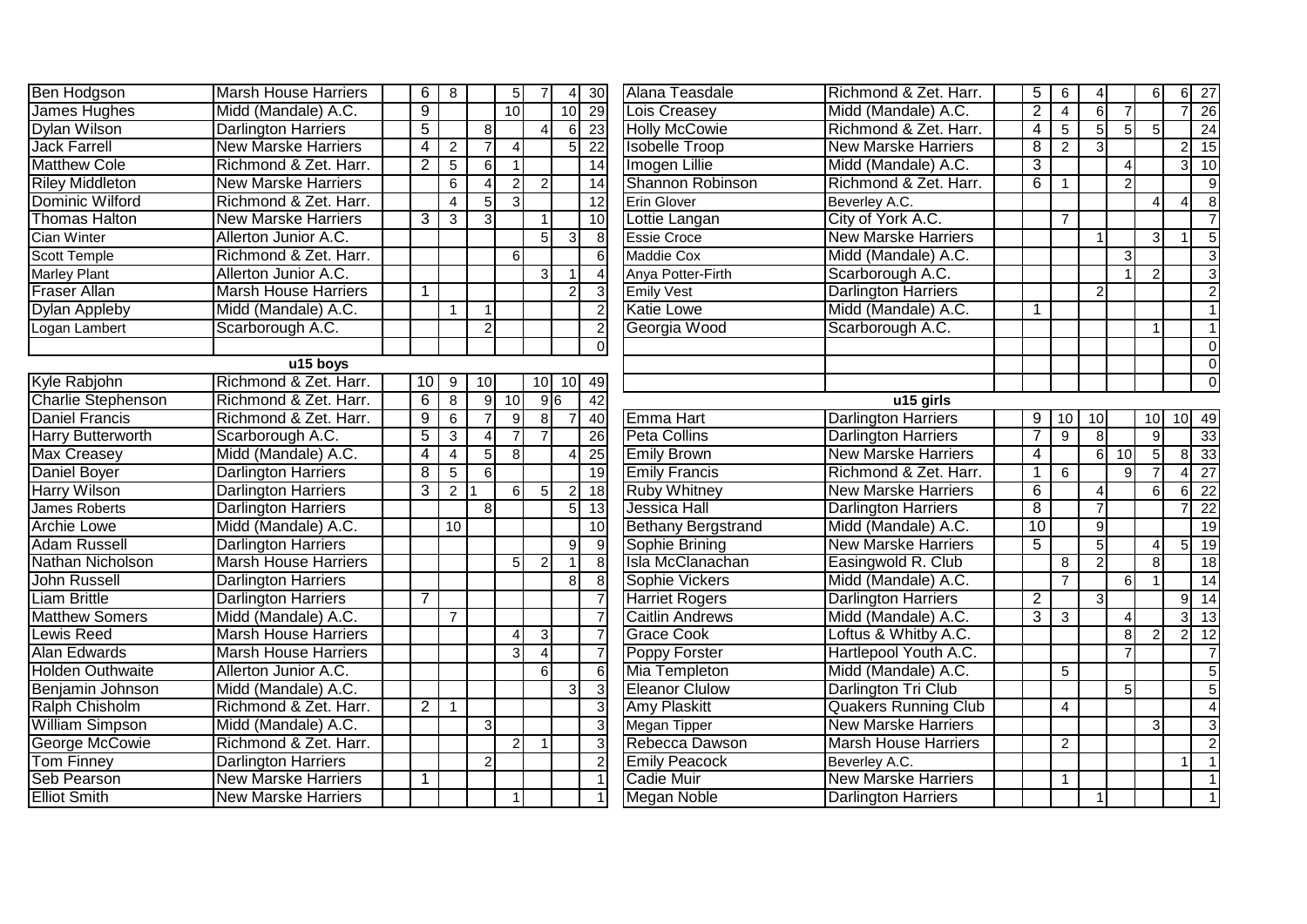|                          | u17 men                     |                 |                 |                 |                 |                 |                |                 |                          |                            |
|--------------------------|-----------------------------|-----------------|-----------------|-----------------|-----------------|-----------------|----------------|-----------------|--------------------------|----------------------------|
| <b>Jake Creasey</b>      | Midd (Mandale) A.C.         | 8               | 8               | 8               | 91              |                 | 8 <sup>1</sup> | 41              |                          |                            |
| Joshua Fothergill        | Thirsk & Sowerby Harr.      |                 |                 | 6               |                 | 10 <sup>1</sup> | 9              | 33              |                          | u17 women                  |
| Daniel Gunn              | <b>New Marske Harriers</b>  | $\overline{10}$ | 10 <sup>1</sup> | 10 <sup>1</sup> |                 |                 |                | 30 <sup>°</sup> | Laura Havis              | Midd (Mandale) A.C.        |
| <b>Luke Pettit</b>       | Midd (Mandale) A.C.         | 9               | 9               | $\overline{9}$  |                 |                 |                | 27              | Laura Edwards            | <b>Marsh House Harrier</b> |
| <b>Christian Mummert</b> | Scarborough A.C.            |                 | 5               | 5 <sub>l</sub>  | $6 \mid$        | 8 <sup>1</sup>  |                | 24              | <b>Chloe Dalton</b>      | Richmond & Zet. Ha         |
| Jake Stephenson          | Richmond & Zet. Harr.       |                 |                 |                 | 10 <sup>1</sup> |                 | 10             | 20              | <b>Ellie Phillips</b>    | <b>Darlington Harriers</b> |
| <b>Matthew Lambert</b>   | Richmond & Zet. Harr.       | 5               | $\overline{7}$  |                 |                 |                 | 71             | 19              | Sacha Butterworth        | Scarborough A.C.           |
| <b>Ben Grounds</b>       | <b>H'Pool Burn Road</b>     | $\overline{2}$  |                 |                 |                 | $\overline{7}$  | 6              | 17              | Jordan Thrower           | <b>New Marske Harriers</b> |
| <b>Harvey Dunmore</b>    | Midd (Mandale) A.C.         | 6               | 6               | 4               |                 |                 |                | 16              | <b>Emily Dixon</b>       | Midd (Mandale) A.C.        |
| Joseph Leather           | Loftus & Whitby A.C.        |                 | 2               |                 |                 | 61              | 2 <sub>l</sub> | 12              | <b>Alice Knight</b>      | <b>Marsh House Harrier</b> |
| <b>James Somers</b>      | Midd (Mandale) A.C.         | 7               | 4               |                 |                 |                 |                | 11              | India Pentland           | <b>Darlington Harriers</b> |
| <b>Dylan Soley</b>       | Richmond & Zet. Harr.       | 3               |                 | $\overline{3}$  | 5 <sub>l</sub>  |                 |                | 11              | <b>Catherine Roberts</b> | <b>Darlington Harriers</b> |
| <b>William Smith</b>     | Richmond & Zet. Harr.       |                 | 3               | 7               |                 |                 |                | 10              | <b>Elicia Smith</b>      | <b>New Marske Harriers</b> |
| Dominic Shipman          | <b>New Marske Harriers</b>  |                 |                 |                 |                 | 9               |                | 9               | <b>Vicky Smith</b>       | Richmond & Zet. Ha         |
| Jonathan Dennison        | Beverley A.C.               |                 |                 |                 |                 | 5 <sup>1</sup>  | $\overline{4}$ | 9               | Rebecca Tilley           | <b>New Marske Harriers</b> |
| <b>Cameron Spence</b>    | Midd (Mandale) A.C.         |                 |                 |                 | 8               |                 |                | 8               | Anna Harrison            | Midd (Mandale) A.C.        |
| Sam Kettlewell           | Richmond & Zet. Harr.       |                 |                 |                 |                 |                 | 3 <sup>l</sup> |                 | Eleanor Ball             | Beverley A.C.              |
| Joshua Mawer             | Teesdale A.C.               |                 |                 | 2               | 3               |                 |                | 5               | Jordan Peacock           | Beverley A.C.              |
| Luke Waddington          | M'bro & Cleve Harriers      |                 |                 |                 |                 |                 | 5 <sub>l</sub> |                 | Amy Farrow               | Marsh House Harrier        |
| Elias Ben-Tiba           | <b>New Marske Harriers</b>  | 4               |                 |                 |                 |                 |                |                 |                          |                            |
| Fergus McClanachan       | Easingwold R. Club          |                 |                 |                 |                 | 4               |                | 4               |                          |                            |
| Ryan Brockbank           | <b>Marsh House Harriers</b> |                 |                 |                 |                 | 3               | 11             | 4               |                          |                            |
| <b>Charlie Fleming</b>   | <b>Marsh House Harriers</b> |                 |                 |                 |                 | $\overline{2}$  |                | 2               |                          |                            |
| <b>Lewis Moore</b>       | Richmond & Zet. Harr.       |                 |                 |                 |                 |                 |                |                 |                          |                            |

| 1               | 6  |                 | 10I            | 9              | 33              |                          | u17 women                   |                |    |                 |    |                 |                |                 |
|-----------------|----|-----------------|----------------|----------------|-----------------|--------------------------|-----------------------------|----------------|----|-----------------|----|-----------------|----------------|-----------------|
| $\overline{10}$ | 10 |                 |                |                | 30 <sup>2</sup> | Laura Havis              | Midd (Mandale) A.C.         | 8              | 8  | 10 <sup>1</sup> | 9  |                 |                | 35              |
| $\frac{9}{5}$   | 9  |                 |                |                | 27              | Laura Edwards            | <b>Marsh House Harriers</b> |                | 7  |                 | 8  | 10 <sup>1</sup> | 8 <sup>1</sup> | 33              |
|                 | 5  | $6 \mid$        | 8 <sup>1</sup> |                | 24              | <b>Chloe Dalton</b>      | Richmond & Zet. Harr.       |                | 6  | $\overline{9}$  |    |                 | $\overline{9}$ | 31              |
|                 |    | 10 <sup>1</sup> |                | 10             | 20              | <b>Ellie Phillips</b>    | <b>Darlington Harriers</b>  | $\overline{7}$ | 10 |                 | 10 |                 |                | $\overline{27}$ |
| $\overline{7}$  |    |                 |                |                | 19              | Sacha Butterworth        | Scarborough A.C.            | 5              | 4  | 8 <sup>1</sup>  |    | 8               |                | 25              |
|                 |    | $\overline{2}$  | 7              | 6              | 17              | Jordan Thrower           | <b>New Marske Harriers</b>  | 6              |    |                 |    | 9               |                | 15              |
| 6               | 4  |                 |                |                | 16              | <b>Emily Dixon</b>       | Midd (Mandale) A.C.         |                | 5  |                 |    |                 |                | 12              |
| $\overline{2}$  |    |                 | 6 <sup>1</sup> | $\overline{2}$ | 12              | Alice Knight             | <b>Marsh House Harriers</b> |                |    | $6 \mid$        | 6  |                 |                | 12              |
| 4               |    |                 |                |                | 11              | <b>India Pentland</b>    | <b>Darlington Harriers</b>  | 10             |    |                 |    |                 |                | 10              |
|                 | 3  | 5 <sup>1</sup>  |                |                | 11              | <b>Catherine Roberts</b> | <b>Darlington Harriers</b>  |                |    |                 |    |                 | 10             | 10              |
| 3               |    |                 |                |                | 10              | <b>Elicia Smith</b>      | <b>New Marske Harriers</b>  | 9              |    |                 |    |                 |                | 9               |
|                 |    |                 | 9              |                | 9               | <b>Vicky Smith</b>       | Richmond & Zet. Harr.       | 4              |    | 5               |    |                 |                | 9               |
|                 |    |                 | 5              | 4              | $\overline{9}$  | <b>Rebecca Tilley</b>    | <b>New Marske Harriers</b>  |                | 9  |                 |    |                 |                | 9               |
|                 |    | 8 <sup>1</sup>  |                |                | 8 <sup>1</sup>  | Anna Harrison            | Midd (Mandale) A.C.         |                | 3  | $\vert$         |    |                 |                |                 |
|                 |    | 4               |                | 3              |                 | Eleanor Ball             | Beverley A.C.               |                |    |                 |    |                 | 7              |                 |
|                 | 2  | 3 <sup>1</sup>  |                |                | $5\overline{)}$ | Jordan Peacock           | Beverley A.C.               |                |    |                 |    |                 | 6              | 6               |
|                 |    |                 |                | 5              | 5               | <b>Amy Farrow</b>        | <b>Marsh House Harriers</b> | 3              |    |                 |    |                 |                | 3               |
|                 |    |                 |                |                | 4               |                          |                             |                |    |                 |    |                 |                | $\Omega$        |
|                 |    |                 | 4              |                | 4               |                          |                             |                |    |                 |    |                 |                | $\mathbf{0}$    |
|                 |    |                 | 3              |                | 4               |                          |                             |                |    |                 |    |                 |                | $\mathbf{0}$    |
|                 |    |                 | 2              |                | 2               |                          |                             |                |    |                 |    |                 |                | $\overline{0}$  |
|                 |    | $\overline{4}$  |                |                |                 |                          |                             |                |    |                 |    |                 |                |                 |

## **u20 Men**

| <b>Reece Dalton</b>       | Richmond & Zet. Harr.       |                 | 10 | 9               | 10             |     | 10 | 49              |
|---------------------------|-----------------------------|-----------------|----|-----------------|----------------|-----|----|-----------------|
| <b>Matthew Bowman</b>     | <b>Marsh House Harriers</b> | 8               |    | 8               |                | 815 |    | 40              |
| <b>Harry Potter</b>       | North York Moors A.C.       |                 |    |                 | 8 <sup>1</sup> | 9   | 6  | 30 <sub>1</sub> |
| <b>Ben Bergstrand</b>     | Midd (Mandale) A.C.         | 10 <sup>1</sup> |    | 10 <sup>1</sup> |                |     | 9  | 29              |
| <b>Harry Robson</b>       | Richmond & Zet. Harr.       | 5               | 6  |                 |                |     |    | 25              |
| <b>Aaron Dodds</b>        | <b>Marsh House Harriers</b> | 4               | 3  |                 |                | 6   |    | 20              |
| Alex Hodgson              | <b>New Marske Harriers</b>  | 6               | 5  |                 |                |     |    | 18 <sup>1</sup> |
| <b>Bradley O'Donoghue</b> | H'Pool Burn Road            | 3               | 2  | 6               | 61             |     |    | 17 <sup>1</sup> |
| <b>Luke Hack</b>          | Richmond & Zet. Harr.       |                 | 8  |                 |                |     | 8  | 16 <sup>1</sup> |
| <b>Ben Lambert</b>        | <b>Darlington Harriers</b>  | 9               |    |                 |                |     |    | $\vert 9 \vert$ |
| <b>Ben Palmer</b>         | Midd (Mandale) A.C.         |                 | 9  |                 |                |     |    | $\vert 9 \vert$ |
| <b>James Greer</b>        | Richmond & Zet. Harr.       |                 | 4  |                 |                |     |    | 4               |

| ٥I                 | 10 <sub>1</sub> | 10 | 49              |                      | u20 women                   |    |   |     |    |   |       |    |
|--------------------|-----------------|----|-----------------|----------------------|-----------------------------|----|---|-----|----|---|-------|----|
| $\overline{9}$     | 8 <sub>5</sub>  |    | 40              | Eli Barnbrook        | <b>New Marske Harriers</b>  | 10 |   | 101 | ЮI |   | 10110 | 50 |
| $\overline{\bf 8}$ |                 | 6  | 30              | Laura Kirkham        | Richmond & Zet. Harr.       | 9  | 8 | 9   | 9  |   | 8     | 43 |
|                    |                 | 9  | 29              | Maddie Mastrolonado  | Loftus & Whitby A.C.        |    | 9 |     |    |   | 9     | 18 |
|                    |                 |    | 25              | Rebecca Aspin        | <b>New Marske Harriers</b>  |    | 7 |     |    |   |       | 14 |
|                    | 6               |    | 20              | <b>Holly Elliott</b> | M'bro & Cleve Harriers      |    |   |     |    | 9 |       | 9  |
|                    |                 |    | 18              | Rebecca Mooney       | <b>Marsh House Harriers</b> | 8  |   |     |    |   |       | 8  |
| 61                 |                 |    | 17 <sub>1</sub> | Laura Jones          | <b>H'Pool Burn Road</b>     |    |   |     | 8  |   |       | 8  |
|                    |                 | 8  | 16              | Jade Hutchinson      | <b>Darlington Harriers</b>  |    |   |     |    | 8 |       | 8  |
|                    |                 |    | 9               |                      |                             |    |   |     |    |   |       | 0  |
|                    |                 |    | 9               |                      |                             |    |   |     |    |   |       | 0  |
|                    |                 |    |                 |                      |                             |    |   |     |    |   |       | 0  |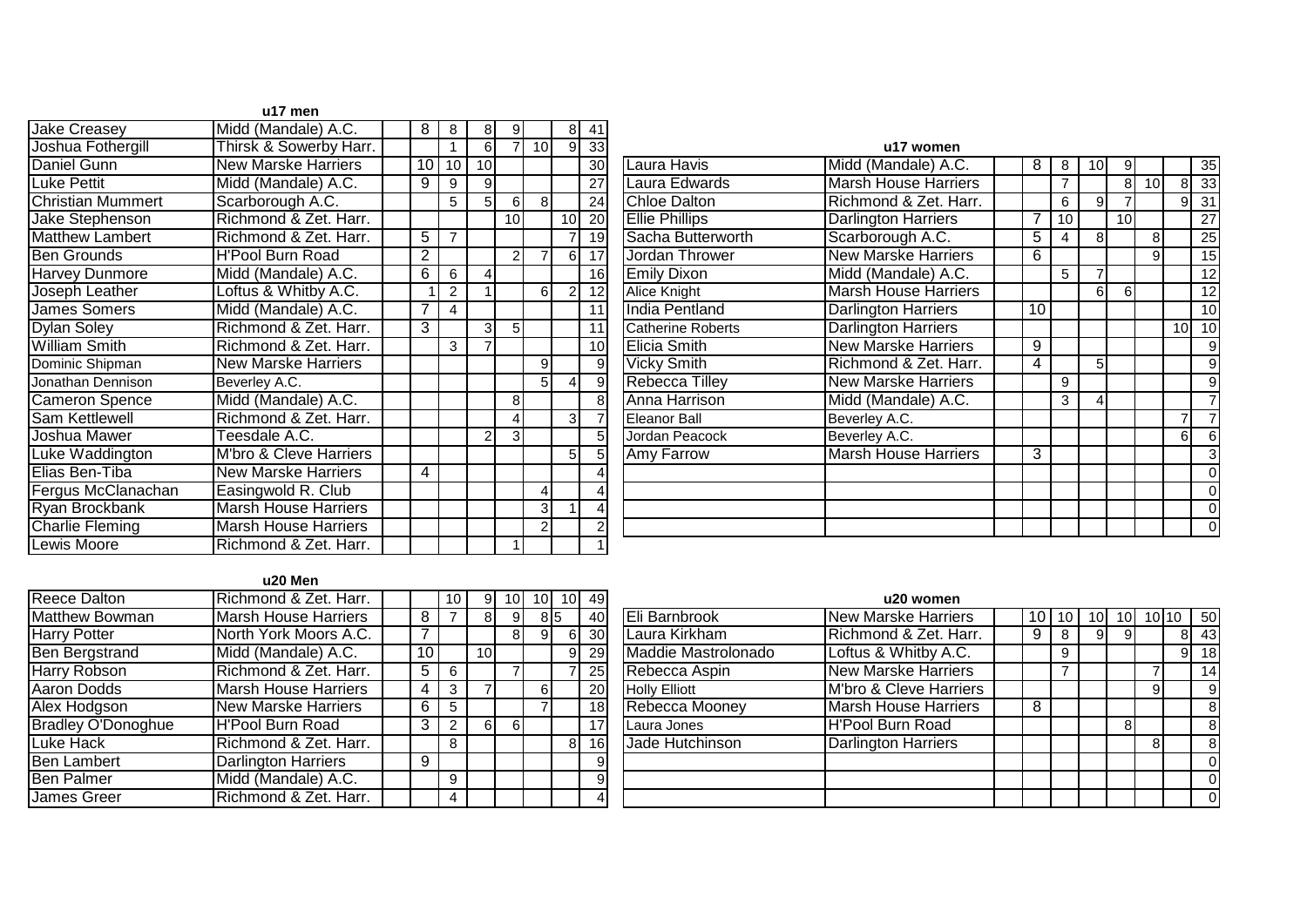|                        | Sen Men                     |                |                |                          |                   |                 |                |                 |                         | Sen women                         |                |                |                        |                 |                        |                  |                              |
|------------------------|-----------------------------|----------------|----------------|--------------------------|-------------------|-----------------|----------------|-----------------|-------------------------|-----------------------------------|----------------|----------------|------------------------|-----------------|------------------------|------------------|------------------------------|
| Greg Jayasuriya        | M'bro & Cleve Harriers      | 10             | 10             | 10                       | 10 <sup>1</sup>   | 10              |                | 50              | Olivia Mulligan         | Thirsk & Sowerby Harr.            | 9              | 9              |                        | 9               | 8                      |                  | $8$   43                     |
| Michael Joyeux         | <b>Quakers Running Club</b> | $\overline{9}$ | 9              | 9                        |                   | 8I              | 9              | 44              | Jo Adams                | Richmond & Zet. Harr.             |                |                | 9                      | 10 <sup>1</sup> | $\overline{10}$        |                  | $10 \overline{)39}$          |
| <b>Rob Scott</b>       | Richmond & Zet. Harr.       |                | $\bf 8$        | 8                        | $\overline{7}$    | 7 <sup>1</sup>  | 10             | 40              | Michelle Jane           | <b>Aycliffe Running Club</b>      | $\overline{7}$ |                | $\overline{7}$         | 8 <sup>1</sup>  | 6                      |                  | 35                           |
| <b>Chris Rumsey</b>    | M'bro & Cleve Harriers      | $\overline{6}$ | $\,6$          | $\overline{5}$           | $\overline{9}$    |                 | 8              | $\overline{34}$ | Gemma Harcombe-Hodge    | H'Pool Burn Road                  | 6              |                | $\sigma$               |                 | 7                      |                  | 26                           |
| James Wilson           | Loftus & Whitby A.C.        |                | $\overline{5}$ | 6                        | 8 <sup>1</sup>    | 6               |                | $\overline{25}$ | <b>Kyah Hall</b>        | Loftus & Whitby A.C.              | $\overline{3}$ | $6\phantom{1}$ | $\overline{5}$         |                 | $\boldsymbol{\Lambda}$ | 41               | 22                           |
| Scott Wardman          | Richmond & Zet. Harr.       | $\overline{5}$ | $\overline{4}$ | Δ                        | $6 \mid$          | $5\overline{)}$ |                | $\overline{24}$ | Josephine Stone         | Midd (Mandale) A.C.               | 10             |                | 10                     |                 |                        |                  | 20                           |
| <b>Paul Lowe</b>       | <b>Darlington Harriers</b>  | 7              |                |                          |                   |                 |                | 21              | Rosie Adams             | Richmond & Zet. Harr.             |                |                |                        |                 | 9                      | 9I               | 18                           |
| <b>James Wilkinson</b> | M'bro & Cleve Harriers      | $\overline{4}$ |                |                          | $\lvert 3 \rvert$ | $\overline{2}$  |                | 16              | Sarah Roe               | <b>Marsh House Harriers</b>       |                | $\overline{5}$ | $\boldsymbol{\Lambda}$ | $\Delta$        |                        | $\overline{3}$   | 16                           |
| <b>Richard Darling</b> | <b>H'Pool Burn Road</b>     |                |                |                          | $\Delta$          | $\overline{3}$  | 5 <sub>l</sub> | 13              | Lucy Thompson           | <b>M'bro &amp; Cleve Harriers</b> | $\overline{8}$ |                |                        | 5 <sub>l</sub>  |                        |                  | 13                           |
| lan Wilson             | <b>H'Pool Burn Road</b>     | $\mathbf{1}$   | -1             | 2                        |                   |                 | 6              | 11              | Kisca Wilson            | Richmond & Zet. Harr.             | $\overline{2}$ | $\overline{4}$ | 2                      | 3 <sup>l</sup>  | $\overline{2}$         |                  | 13                           |
| Dean Newton            | <b>New Marske Harriers</b>  |                |                |                          |                   | $\mathsf{Q}$    |                | 9               | <b>Sarah Winter</b>     | Stockton Striders A.C.            |                |                |                        | $6 \mid$        |                        |                  | $5 \overline{\smash{)}\ 11}$ |
| <b>Adam Mitchell</b>   | <b>Darlington Harriers</b>  | 8              |                |                          |                   |                 |                | 8               | <b>Becky Mills</b>      | Scarborough A.C.                  |                | 10             |                        |                 |                        |                  | 10                           |
| Liam Aldridge          | <b>Marsh House Harriers</b> |                | 3              | 3                        |                   |                 |                | 6               | <b>Katie Coulson</b>    | <b>New Marske Harriers</b>        |                | 8              |                        |                 |                        |                  | $\overline{8}$               |
| <b>Ryan Norman</b>     | M'bro & Cleve Harriers      | $\overline{3}$ |                |                          |                   |                 | $\mathbf{3}$   | 6               | <b>Angharad Owen</b>    | Loftus & Whitby A.C.              |                |                | $\overline{8}$         |                 |                        |                  | $\overline{8}$               |
| <b>Chris Sleath</b>    | <b>Marsh House Harriers</b> |                |                |                          | 5 <sup>1</sup>    |                 |                | 5               | Rebecca Howard          | <b>Quakers Running Club</b>       |                | $\overline{7}$ |                        |                 |                        |                  | $\overline{7}$               |
| Stephen McDougall      | M'bro & Cleve Harriers      |                |                |                          |                   | $\Delta$        |                | 4               | <b>Louise Danby</b>     | <b>New Marske Harriers</b>        | $\mathbf 1$    | 3              |                        |                 |                        | $\overline{2}$   | 6                            |
| <b>Paul McLean</b>     | North York Moors A.C.       | $\overline{2}$ |                |                          |                   |                 | 2              |                 | Nicole Dawson           | Beverley A.C.                     |                |                |                        |                 |                        | $6 \overline{6}$ | 6                            |
| <b>Wesley Tarn</b>     | <b>Darlington Harriers</b>  |                |                |                          |                   |                 |                |                 | <b>Sinead Croarkin</b>  | <b>Aycliffe Running Club</b>      | $\overline{5}$ |                |                        |                 |                        |                  | $\overline{5}$               |
| Lloyd Ryan             | Stockton Striders A.C.      |                | $\overline{2}$ |                          |                   |                 |                | $\mathcal{P}$   | <b>Katie Abel</b>       | Stockton Striders A.C.            |                |                |                        |                 | 5                      |                  | $\overline{5}$               |
| <b>Josh Abrook</b>     | North York Moors A.C.       |                |                |                          | $\mathbf{2}$      |                 |                | $\overline{2}$  | Joanne Bamlett          | North York Moors A.C.             | $\overline{4}$ |                |                        |                 |                        |                  | $\overline{4}$               |
| <b>Aaron Keys</b>      | M'bro & Cleve Harriers      |                |                |                          |                   |                 |                |                 | Rebbecca Butler         | <b>Darlington Harriers</b>        |                |                | 3                      |                 |                        |                  | 3                            |
| Stefan McLoughlan      | North York Moors A.C.       |                |                |                          |                   |                 |                |                 | <b>Kirsty Struthers</b> | North York Moors A.C.             |                |                |                        |                 | 3                      |                  | $\overline{3}$               |
|                        |                             |                |                |                          |                   |                 |                | $\Omega$        | Sarah Guy               | <b>Darlington Harriers</b>        |                |                |                        |                 |                        |                  | $\overline{3}$               |
|                        |                             |                |                |                          |                   |                 |                | $\Omega$        | <b>Paula Roberts</b>    | <b>Darlington Harriers</b>        |                |                |                        |                 |                        |                  |                              |
|                        |                             |                |                |                          |                   |                 |                | $\Omega$        | <b>Kimberley Sikbz</b>  | North York Moors A.C.             |                |                |                        |                 | $\overline{1}$         |                  | $\overline{1}$               |
|                        |                             |                |                |                          |                   |                 |                | $\mathbf{0}$    | <b>Lindsey Brown</b>    | <b>Aycliffe Running Club</b>      |                |                |                        |                 |                        |                  |                              |
|                        | Vet 40 Men                  |                |                |                          |                   |                 |                |                 |                         | Vet 35 Women                      |                |                |                        |                 |                        |                  |                              |
| <b>Paul Wilson</b>     | <b>H'Pool Burn Road</b>     | 10             | 9              | 9                        |                   | 9               | 9              | 46              | Marie Murtagh           | Easingwold R. Club                | $\overline{8}$ | 9              |                        | 9               | 10                     | 9                | 45                           |
| Colin Taylor           | <b>Darlington Harriers</b>  | $\overline{7}$ | 10             | 10                       | 10 6              |                 |                | $\overline{44}$ | <b>Cheryl Laycock</b>   | <b>H'Pool Burn Road</b>           | 10             | 10             | 8                      | $\overline{8}$  |                        |                  | 36                           |
| <b>Lee Davies</b>      | Richmond & Zet. Harr.       | 6              |                |                          | 9                 | 10              | 8              | 33              | Lucia Minto             | <b>Quakers Running Club</b>       | 6              | 6              |                        | $\overline{7}$  | $\overline{9}$         |                  | 35                           |
| <b>Carl Jones</b>      | Richmond & Zet. Harr.       | $\overline{4}$ |                | 6                        | $\overline{7}$    |                 | 10             | $\overline{27}$ | Jo Stewart              | Darlington Tri Club               | 9              | $\overline{8}$ | $\overline{5}$         |                 |                        |                  | $\overline{22}$              |
| <b>Paul Brown</b>      | <b>New Marske Harriers</b>  | 9              |                | 8                        | 8                 |                 |                | $\overline{25}$ | <b>Tara Oxley</b>       | Stockton Striders A.C.            |                | $\overline{4}$ |                        | $6 \mid$        | $\overline{7}$         | 5 <sup>1</sup>   | $\overline{22}$              |
| <b>Adam Poole</b>      | M'bro & Cleve Harriers      |                | $\sqrt{5}$     |                          | $\overline{2}$    | 3 <sup>l</sup>  | 6              | $\overline{16}$ | Liz Simpson             | Stockton Striders A.C.            | $\overline{7}$ |                |                        |                 | 8                      |                  | $6 \overline{\smash{)}21}$   |
| <b>Steve Middleton</b> | Richmond & Zet. Harr.       |                | 8              |                          | $6 \mid$          |                 |                | $\overline{14}$ | <b>Kerry Welch</b>      | <b>New Marske Harriers</b>        | $\overline{3}$ | 3 2            |                        | 5 <sub>l</sub>  | $5\overline{5}$        |                  | $3 \mid 19$                  |
| <b>Tony Holland</b>    | North York Moors A.C.       | $\overline{2}$ |                | $\boldsymbol{\varDelta}$ |                   | 8               |                | 14              | <b>Julia Coleby</b>     | Stockton Striders A.C.            | $\overline{4}$ | $\overline{1}$ | $\mathbf{1}$           |                 |                        |                  | $8 \overline{)14}$           |
| <b>Brian Casson</b>    | M'bro & Cleve Harriers      |                |                |                          | $\lvert 3 \rvert$ |                 |                | 14              | Rosie Dawson            | <b>Marsh House Harriers</b>       |                | $\overline{7}$ | $\sigma$               |                 |                        |                  | 13                           |
| Paul McGough           | North York Moors A.C.       | $\overline{3}$ |                | دى                       | $\overline{5}$    |                 | $\overline{1}$ | 12              | Shona Fletcher          | Richmond & Zet. Harr.             |                |                | 10                     |                 |                        |                  | 10                           |
| <b>Steve Hardy</b>     | Loftus & Whitby A.C.        |                | $\,6\,$        |                          |                   |                 | 5 <sub>5</sub> | $\overline{12}$ | Natalie Curgennen       | <b>Darlington Harriers</b>        |                |                |                        | $\overline{10}$ |                        |                  | 10                           |
| Jonathan Skidmore      | North York Moors A.C.       |                |                |                          |                   |                 |                | 11              | Liz Barker              | <b>Darlington Harriers</b>        |                |                |                        |                 |                        | 10 <sup>1</sup>  | 10                           |
| <b>Simon Clements</b>  | <b>New Marske Harriers</b>  | $\overline{5}$ |                | $\mathbf{1}$             | $\overline{4}$    |                 |                | 10 <sup>1</sup> | Zoe Ruston              | Scarborough A.C.                  |                | 5              | $\overline{4}$         |                 |                        |                  | 9                            |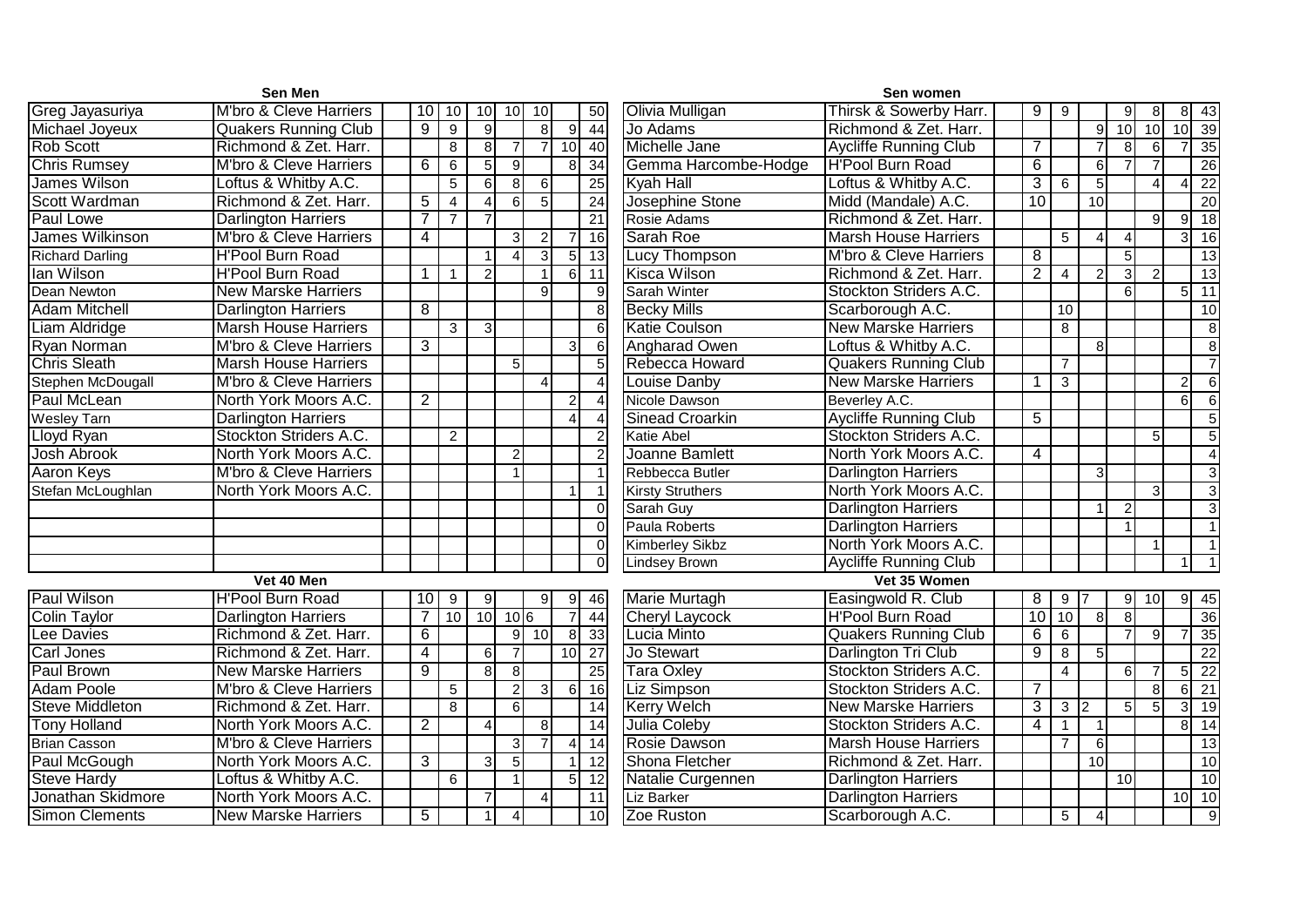| Julian Simpson         | Richmond & Zet. Harr.      |   |                |   |   |   | $\overline{9}$ |
|------------------------|----------------------------|---|----------------|---|---|---|----------------|
| <b>Andrew Minister</b> | <b>H'Pool Burn Road</b>    | 8 |                |   |   |   | 8 <sup>1</sup> |
| Paul Chow              | M'bro & Cleve Harriers     |   |                |   | 5 | 2 | $\overline{7}$ |
| Lee Kitching           | <b>H'Pool Burn Road</b>    |   |                | 5 |   |   | 5 <sup>1</sup> |
| <b>Chris Williams</b>  | <b>H'Pool Burn Road</b>    |   | 4              |   |   |   | 4              |
| <b>Paul Garrens</b>    | M'bro & Cleve Harriers     |   | 3              |   |   |   | $\overline{3}$ |
| Paul Cook              | <b>Darlington Harriers</b> |   |                |   |   | 3 | $\overline{3}$ |
| <b>Glenn Christie</b>  | Darlington Tri Club        |   | $\mathfrak{p}$ |   |   |   | $\overline{2}$ |
| Andrew Ackerley        | North York Moors A.C.      |   |                |   | 2 |   | $\overline{2}$ |
| Darren Armstrong       | <b>H'Pool Burn Road</b>    |   |                |   |   |   |                |
| <b>Chris Foster</b>    | Loftus & Whitby A.C.       |   |                |   |   |   |                |
| Craig Gath             | Easingwold R. Club         |   |                |   |   |   |                |
|                        |                            |   |                |   |   |   | $\Omega$       |
|                        |                            |   |                |   |   |   | $\overline{0}$ |
|                        |                            |   |                |   |   |   | $\Omega$       |

Phil Utley

| $\frac{9}{7}$  | Louise Talman             | <b>Darlington Harriers</b>  |   |   | 9 |               |   |                | 9             |
|----------------|---------------------------|-----------------------------|---|---|---|---------------|---|----------------|---------------|
|                | Michelle O'Grady          | <b>New Marske Harriers</b>  |   | 2 |   |               | 6 |                | 8             |
|                | Lisa Reeve                | <b>Quakers Running Club</b> |   |   |   | 4             |   | $\overline{2}$ | 6             |
|                | <b>Christine Bruce</b>    | <b>H'Pool Burn Road</b>     | 5 |   |   |               |   |                | 5             |
|                | Suzanne Bridie            | Stockton Striders A.C.      |   |   |   |               |   |                |               |
|                | <b>Charlie Murgatroyd</b> | Loftus & Whitby A.C.        |   |   |   |               |   |                |               |
|                | <b>Helen Simmons</b>      | North York Moors A.C.       |   |   | 3 |               |   |                | 3             |
|                | <b>Becky Wright</b>       | <b>Marsh House Harriers</b> |   |   |   | 3             |   |                |               |
|                | <b>Caroline Gibson</b>    | <b>Darlington Harriers</b>  |   |   |   |               |   |                | 3             |
|                | Liz Stephenson            | Thirsk & Sowerby Harr.      |   |   |   | $\mathcal{P}$ |   |                | 3             |
| $\overline{1}$ | <b>Kelly Turnbull</b>     | <b>H'Pool Burn Road</b>     | 2 |   |   |               |   |                | $\mathcal{P}$ |
| 1              | Emma Watson               | <b>H'Pool Burn Road</b>     |   |   |   |               |   |                |               |

## **Vet 40 Women**

|                             |                                                                                                                                            |                |                |                |                                              |                 |                                                                                                 |                 | <b>Charlotte Stonehouse</b><br><b>New Marske Harriers</b> |
|-----------------------------|--------------------------------------------------------------------------------------------------------------------------------------------|----------------|----------------|----------------|----------------------------------------------|-----------------|-------------------------------------------------------------------------------------------------|-----------------|-----------------------------------------------------------|
| Vet 45 Men                  |                                                                                                                                            |                |                |                |                                              |                 |                                                                                                 |                 | Richmond & Zet. Harr.<br>Rebecca Simpson                  |
| North York Moors A.C.       |                                                                                                                                            | 6              |                | 9              |                                              |                 |                                                                                                 | 36              | Michelle Zamir<br><b>Aycliffe Running Club</b>            |
| Richmond & Zet. Harr.       |                                                                                                                                            | 5              |                | 8              |                                              | 6 <sup>1</sup>  | 8 <sup>1</sup>                                                                                  | 36              | Darlington Tri Club<br><b>Lucy Armstrong</b>              |
| <b>H'Pool Burn Road</b>     |                                                                                                                                            |                | 9              |                |                                              | 8 <sup>1</sup>  | 9                                                                                               | 36              | Joanna Casson<br><b>M'bro &amp; Cleve Harriers</b>        |
| North York Moors A.C.       |                                                                                                                                            | 10             | 10             | 10             |                                              |                 |                                                                                                 | 30 <sup>°</sup> | <b>Bernadette Caygill</b><br>Darlington Harriers          |
| <b>Quakers Running Club</b> |                                                                                                                                            |                | 6              | $\overline{7}$ |                                              | $\overline{7}$  |                                                                                                 | 27              | Loftus & Whitby A.C.<br>Michaela Welham                   |
| <b>H'Pool Burn Road</b>     |                                                                                                                                            | 8              | 8              |                |                                              | 10 <sup>1</sup> |                                                                                                 | 26              | Loftus & Whitby A.C.<br><b>Sue Dick</b>                   |
| <b>Marsh House Harriers</b> |                                                                                                                                            | 4              | 5              | 6              |                                              |                 | 5 <sub>l</sub>                                                                                  | 25              | <b>Charlotte Wilton</b><br>Thirsk & Sowerby Harr.         |
| Richmond & Zet. Harr.       |                                                                                                                                            | 9              |                |                |                                              |                 |                                                                                                 | 19              | <b>Quakers Running Club</b><br>Anna Hardy                 |
| <b>New Marske Harriers</b>  |                                                                                                                                            | 7              |                |                |                                              | $\overline{9}$  |                                                                                                 | 16              | <b>Catherine Howell-Walmsley</b><br>Easingwold R. Club    |
| <b>Darlington Harriers</b>  |                                                                                                                                            |                |                | 2              |                                              |                 |                                                                                                 | 14              | <b>Helen Clyde</b><br>Darlington Tri Club                 |
| Easingwold R. Club          |                                                                                                                                            |                |                | 13             | <b>Lucy Goundry</b><br>Richmond & Zet. Harr. |                 |                                                                                                 |                 |                                                           |
| <b>Darlington Harriers</b>  |                                                                                                                                            |                | 4              |                |                                              |                 |                                                                                                 | 12              | North York Moors A.C.<br><b>Catherine McShane</b>         |
|                             |                                                                                                                                            | $\overline{3}$ |                | $\overline{4}$ |                                              |                 |                                                                                                 | $\overline{7}$  | Sarah Gunn<br><b>New Marske Harriers</b>                  |
|                             |                                                                                                                                            | 2              | $\overline{2}$ |                |                                              |                 |                                                                                                 | $\overline{7}$  | <b>Kelly Grady</b><br>Darlington Tri Club                 |
|                             |                                                                                                                                            |                |                | 5              |                                              |                 |                                                                                                 | 5               | Amanda Waller<br><b>Darlington Harriers</b>               |
|                             |                                                                                                                                            |                |                |                |                                              |                 |                                                                                                 | $\overline{4}$  | North York Moors A.C.<br><b>Annemarie Wilson</b>          |
| <b>Darlington Harriers</b>  |                                                                                                                                            |                | 3              |                |                                              |                 |                                                                                                 | 3               | <b>H'Pool Burn Road</b><br>Angela Lawlor                  |
| Easingwold R. Club          |                                                                                                                                            |                |                |                |                                              |                 | 3                                                                                               | $\overline{3}$  | Nicola Glover<br>Beverley A.C.                            |
|                             |                                                                                                                                            |                |                |                |                                              |                 |                                                                                                 | $\overline{2}$  | North York Moors A.C.<br>Petra Eriksson                   |
| Richmond & Zet. Harr.       |                                                                                                                                            |                |                |                |                                              |                 | $\overline{2}$                                                                                  | $\overline{2}$  | <b>Clair Minton</b><br><b>H'Pool Burn Road</b>            |
|                             |                                                                                                                                            |                |                |                |                                              |                 |                                                                                                 | $\overline{0}$  | Vet 45 Women                                              |
|                             |                                                                                                                                            |                |                |                |                                              |                 |                                                                                                 | $\overline{0}$  | <b>Hester Butterworth</b><br>Scarborough A.C.             |
|                             |                                                                                                                                            |                |                |                |                                              |                 |                                                                                                 | $\Omega$        | <b>Quakers Running Club</b><br><b>Louise Trainor</b>      |
| Vet 50 Men                  |                                                                                                                                            |                |                |                |                                              |                 |                                                                                                 |                 | <b>New Marske Harriers</b><br>Patricia Speedie            |
|                             | <b>Marsh House Harriers</b><br><b>Darlington Harriers</b><br>Loftus & Whitby A.C.<br><b>Darlington Harriers</b><br><b>H'Pool Burn Road</b> |                |                |                | 3                                            |                 | 8 4<br>9 <sup>1</sup><br>10 <sup>1</sup><br>5 3<br>61<br>$\overline{2}$<br>$\overline{2}$<br>3I | $\overline{5}$  | 6<br>10 <sup>1</sup><br>4 <sup>1</sup>                    |

| $\frac{1}{2}$                              |                                  | Vet 40 Women                 |                |                |                 |                  |                |                 |                 |
|--------------------------------------------|----------------------------------|------------------------------|----------------|----------------|-----------------|------------------|----------------|-----------------|-----------------|
|                                            | <b>Sharon Bulman</b>             | <b>New Marske Harriers</b>   | 10             | 10             | 10 <sup>1</sup> | $10\overline{9}$ |                | 10 <sup>1</sup> | 50              |
|                                            | <b>Charlotte Stonehouse</b>      | <b>New Marske Harriers</b>   | 6              | 8              | 4               | 9                | 3              |                 | 30              |
|                                            | Rebecca Simpson                  | Richmond & Zet. Harr.        | $\overline{9}$ |                | 8               |                  |                | $\overline{9}$  | 26              |
|                                            | Michelle Zamir                   | <b>Aycliffe Running Club</b> | $\overline{8}$ |                | $\overline{2}$  |                  | 8              | $\overline{7}$  | 25              |
|                                            | Lucy Armstrong                   | Darlington Tri Club          | 4              | 6              | $\overline{3}$  |                  | 6              | $\overline{5}$  | 24              |
|                                            | Joanna Casson                    | M'bro & Cleve Harriers       |                | $\overline{4}$ | 1               | $\overline{7}$   | $\overline{7}$ | $\overline{3}$  | $\overline{22}$ |
|                                            | <b>Bernadette Caygill</b>        | <b>Darlington Harriers</b>   |                |                | $\overline{9}$  |                  | 10             |                 | 19              |
|                                            | Michaela Welham                  | Loftus & Whitby A.C.         |                | 9              | $\overline{5}$  |                  | 4              |                 | 18              |
|                                            | Sue Dick                         | Loftus & Whitby A.C.         | 5              | $\overline{7}$ |                 |                  | 5              |                 | $\overline{17}$ |
|                                            | <b>Charlotte Wilton</b>          | Thirsk & Sowerby Harr.       |                |                | $\overline{6}$  |                  |                | $\overline{8}$  | $\overline{14}$ |
|                                            | <b>Anna Hardy</b>                | <b>Quakers Running Club</b>  |                | 3              |                 | 8                |                |                 | 11              |
|                                            | <b>Catherine Howell-Walmsley</b> | Easingwold R. Club           |                |                |                 | 6                |                | $\overline{c}$  | $\overline{8}$  |
|                                            | <b>Helen Clyde</b>               | Darlington Tri Club          | 1              | 1              |                 |                  |                | 6 <sup>1</sup>  | $\overline{8}$  |
|                                            | <b>Lucy Goundry</b>              | Richmond & Zet. Harr.        | $\overline{7}$ |                |                 |                  |                |                 | $\overline{7}$  |
|                                            | <b>Catherine McShane</b>         | North York Moors A.C.        |                |                | $\overline{7}$  |                  |                |                 | $\overline{7}$  |
|                                            | Sarah Gunn                       | <b>New Marske Harriers</b>   |                |                |                 | 5                | 1              | 1               | $\overline{7}$  |
|                                            | Kelly Grady                      | Darlington Tri Club          | 3              | $\overline{2}$ |                 |                  |                |                 | $\overline{5}$  |
|                                            | Amanda Waller                    | <b>Darlington Harriers</b>   |                | 5              |                 |                  |                |                 | $\overline{5}$  |
|                                            | <b>Annemarie Wilson</b>          | North York Moors A.C.        |                |                |                 | 3                | $\overline{2}$ |                 | $\overline{5}$  |
|                                            | Angela Lawlor                    | <b>H'Pool Burn Road</b>      |                |                |                 | 4                |                |                 | $\overline{4}$  |
|                                            | Nicola Glover                    | Beverley A.C.                |                |                |                 |                  |                | 4               | $\overline{4}$  |
|                                            | Petra Eriksson                   | North York Moors A.C.        | $\overline{2}$ |                |                 |                  |                |                 | $\overline{2}$  |
|                                            | <b>Clair Minton</b>              | <b>H'Pool Burn Road</b>      |                |                |                 | $\overline{2}$   |                |                 | $\overline{2}$  |
| ㅇㅇㅇㅇ ㅇ ㅆ ㅆ ㅆ ㅗ ㅆ ㅅ ㅆ ㅆ ㅗ ∞ ശ ળ æ ~ ㅇ æ æ æ |                                  | Vet 45 Women                 |                |                |                 |                  |                |                 |                 |
|                                            | <b>Hester Butterworth</b>        | Scarborough A.C.             | 9              | 9              | 9               | 10               | 9              |                 | 46              |
|                                            | Louise Trainor                   | <b>Quakers Running Club</b>  |                | 8              | $\overline{7}$  | 9                | 10             | 9               | 43              |
|                                            | Patricia Speedie                 | <b>New Marske Harriers</b>   | $\overline{7}$ | $\overline{5}$ | $6 \overline{}$ | $\overline{7}$   | 8              | 10              | 38              |
|                                            |                                  |                              |                |                |                 |                  |                |                 |                 |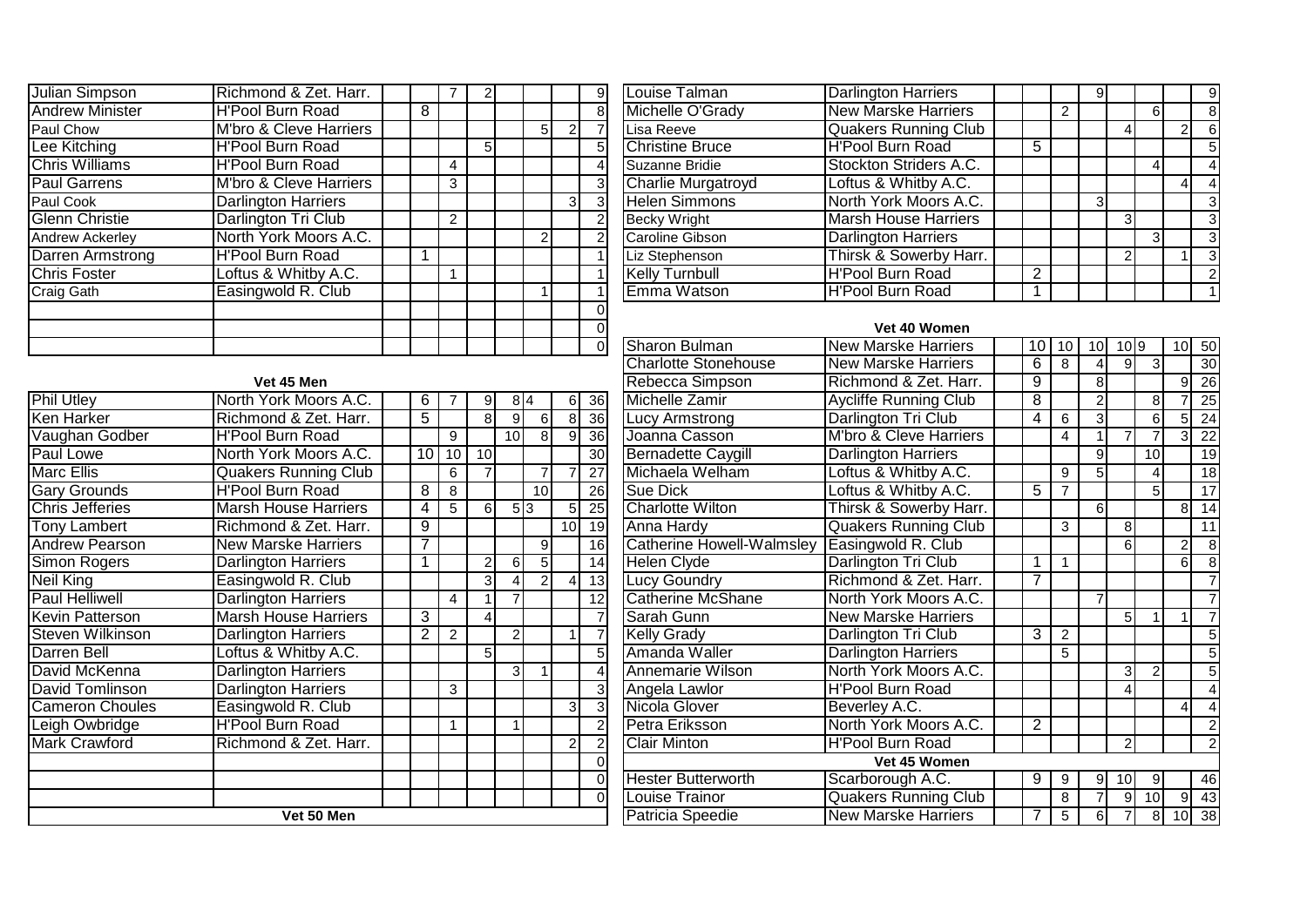| <b>Clive Thornton</b>   | <b>New Marske Harriers</b>        | $\overline{9}$ | 9              | 10 <sup>1</sup>  | 10 9            |                | 10             | $\overline{48}$   | Nicola Kent              | Loftus & Whitby A.C.         |                | 10 10          | 10              |                             |                |                | 30                         |
|-------------------------|-----------------------------------|----------------|----------------|------------------|-----------------|----------------|----------------|-------------------|--------------------------|------------------------------|----------------|----------------|-----------------|-----------------------------|----------------|----------------|----------------------------|
| <b>Victor Brudenell</b> | <b>H'Pool Burn Road</b>           | 10             | 10             | $\overline{9}$   | $\overline{7}$  | 8 <sup>1</sup> |                | 44                | Stephanie Stephenson     | Richmond & Zet. Harr.        |                | $\overline{6}$ | $\overline{4}$  | 8 <sup>1</sup>              |                |                | $8 \overline{\smash{)}26}$ |
| Dave Watkins            | North York Moors A.C.             | $\overline{7}$ | $\overline{8}$ | $5\overline{)}$  |                 | $9 \mid 10$    |                | 39                | Lisa Bennett             | <b>New Marske Harriers</b>   | $\overline{8}$ | $\overline{7}$ | 8               |                             |                |                | $\overline{23}$            |
| <b>Gary Dack</b>        | <b>Marsh House Harriers</b>       | $\overline{4}$ | $\overline{6}$ |                  | 6I <sub>4</sub> |                | 8              | 31                | <b>Sharon Stephenson</b> | <b>H'Pool Burn Road</b>      | $\overline{6}$ | $\overline{4}$ | 5               |                             |                |                | 22                         |
| David Hughes            | North York Moors A.C.             | $\overline{5}$ | $\overline{4}$ | $\overline{8}$   | $6\overline{2}$ |                | 6              | 29                | <b>Diane Jones</b>       | <b>Darlington Harriers</b>   | $\overline{5}$ | 2              | 3               | 4                           | 6              |                | $\overline{22}$            |
| <b>Jeff Miller</b>      | <b>Darlington Harriers</b>        | $\overline{6}$ | $\overline{7}$ | $\overline{4}$   | $\overline{2}$  |                | 9              | 28                | <b>Lesley Strikland</b>  | <b>H'Pool Burn Road</b>      | 4              | $\mathbf{1}$   |                 | 6                           |                | 6 <sup>1</sup> | $\overline{17}$            |
| <b>Paul Thwaites</b>    | North York Moors A.C.             | $\overline{8}$ | $\overline{5}$ | $\overline{7}$   | 3               |                | $\overline{4}$ | $\overline{27}$   | <b>Janet Stainsby</b>    | M'bro & Cleve Harriers       |                |                |                 | 5 <sup>1</sup>              | 5              |                | 15                         |
| <b>Stephen Loseby</b>   | Easingwold R. Club                | 3              | $\mathbf{3}$   | $\overline{3}$   |                 | $\overline{3}$ | 5              | $\overline{17}$   | <b>Julie Russell</b>     | <b>Quakers Running Club</b>  |                | 3              |                 |                             | $\lambda$      |                | $\overline{10}$            |
| <b>Tony Oliver</b>      | <b>H'Pool Burn Road</b>           |                |                |                  | 8 <sup>1</sup>  | $\overline{6}$ |                | $\overline{14}$   | <b>Sarah Gregory</b>     | Richmond & Zet. Harr.        |                |                |                 |                             |                |                | $\overline{7}$             |
| Mark Whiteman           | Easingwold R. Club                |                |                |                  | 5 <sup>1</sup>  | 5 <sup>1</sup> |                | 10                | Victoria Fawcett         | <b>H'Pool Burn Road</b>      |                |                |                 |                             | 3              |                | 6                          |
| Kevin McLoughlin        | North York Moors A.C.             |                |                |                  |                 |                |                | $\overline{7}$    | Lesley Miller            | <b>Darlington Harriers</b>   | 3              |                |                 | $\mathcal{P}$               |                |                | 5                          |
| Rob Williamson          | Loftus & Whitby A.C.              |                |                |                  |                 |                |                | $\overline{4}$    | Fiona Wilson             | Richmond & Zet. Harr.        | $\overline{2}$ |                |                 |                             | 2              |                |                            |
| <b>Andy Scaife</b>      | <b>H'Pool Burn Road</b>           |                |                |                  |                 |                | 3              | 3                 | Anne Houchen             | <b>New Marske Harriers</b>   | $\overline{1}$ |                | $\overline{2}$  |                             |                |                | 3                          |
| <b>Peter Riley</b>      | M'bro & Cleve Harriers            | $\overline{2}$ |                |                  |                 |                |                | $\vert$ 2         | Nicola Buckett           | Richmond & Zet. Harr.        |                |                |                 | $\mathbf{3}$                |                |                | 3                          |
| <b>Adrian Colbourne</b> | <b>Quakers Running Club</b>       |                | $\overline{2}$ |                  |                 |                |                | $\vert$ 2         | Claire Chapman           | <b>Quakers Running Club</b>  |                |                |                 |                             | 1              | $\overline{2}$ | კ                          |
| Joe Blackett            | North York Moors A.C.             |                |                | $\mathbf{2}$     |                 |                |                | $\vert$ 2         |                          | Vet 50 Women                 |                |                |                 |                             |                |                |                            |
| <b>Mike Lowther</b>     | Thirsk & Sowerby Harr.            |                |                |                  |                 |                | $\overline{2}$ | $\vert$ 2         | Kath Aspin               | <b>New Marske Harriers</b>   | 10             | 10             |                 | 10                          | 10             | $10$ 50        |                            |
| lan Hague               | <b>New Marske Harriers</b>        | $\mathbf 1$    |                |                  |                 |                |                |                   | Linda Noble              | <b>Darlington Harriers</b>   | $\overline{9}$ | $\overline{9}$ | 10              | $\overline{9}$              | $\overline{9}$ |                | 46                         |
| <b>Andrew Marshall</b>  | Loftus & Whitby A.C.              |                | $\mathbf{1}$   |                  |                 |                |                |                   | Jacqueline Keavney       | Richmond & Zet. Harr.        | $\overline{8}$ | $\overline{8}$ |                 | $\overline{8}$              | $\overline{8}$ | $\overline{9}$ | 41                         |
| <b>Richard Hambly</b>   | <b>H'Pool Burn Road</b>           |                |                | $\overline{1}$   |                 |                |                | $\overline{1}$    | <b>Pauline Whittaker</b> | Richmond & Zet. Harr.        | 6              | $\overline{7}$ | 8               | $\overline{6}$ <sub>3</sub> |                |                | 34                         |
| <b>Mick Stafford</b>    | <b>H'Pool Burn Road</b>           |                |                |                  | $\mathbf{1}$    |                |                |                   | <b>Pauline Brown</b>     | <b>Darlington Harriers</b>   | 7              |                | 9               |                             | 6              |                | 29                         |
| <b>Simon Withers</b>    | Richmond & Zet. Harr.             |                |                |                  |                 |                |                |                   | <b>Cary Surtees</b>      | <b>H'Pool Burn Road</b>      | 3              | $\sqrt{5}$     |                 | 5 2                         |                | 5 <sup>1</sup> | $\overline{25}$            |
| Andrew Smith            | Darlington Tri Club               |                |                |                  |                 |                |                |                   | Michelle McTaggert       | Darlington Tri Club          | $\overline{5}$ | 6              | $6\phantom{1}6$ |                             |                |                | $\overline{17}$            |
|                         | Vet 55 Men                        |                |                |                  |                 |                |                |                   | <b>Louise Worsey</b>     | <b>New Marske Harriers</b>   |                | $\overline{4}$ | 5               |                             |                |                | 16                         |
| <b>Phil Teece</b>       | <b>Darlington Harriers</b>        | $\overline{9}$ |                | 9                |                 | $9$ 10         | 10             | 47                | Donna James              | Thirsk & Sowerby Harr.       |                |                |                 |                             | $\overline{7}$ | 8I             | $\overline{15}$            |
| <b>Gordon Baird</b>     | M'bro & Cleve Harriers            | $\overline{8}$ | $\overline{8}$ | $7\overline{7}$  |                 | $\mathfrak{g}$ | $\mathfrak{g}$ | 41                | <b>Denise Tunstall</b>   | Teesdale A.C.                |                |                |                 |                             | $\Delta$       | 6 <sup>1</sup> | 10                         |
| John Hunter             | Loftus & Whitby A.C.              | 10             | 10             |                  | $10$ 10         |                |                | 40                | Susan McClanachan        | Easingwold R. Club           |                | 3              | $\overline{4}$  |                             |                |                |                            |
| Peter Milburn           | <b>Aycliffe Running Club</b>      | 6              | $\overline{9}$ | 8 <sup>1</sup>   | 8               | 8 <sup>1</sup> |                | 39                | Jan Naisbitt             | <b>H'Pool Burn Road</b>      | $\overline{2}$ |                |                 |                             |                |                | 6                          |
| <b>Brian Laverick</b>   | North York Moors A.C.             |                | 6              | $6 \overline{6}$ | 6               | 5 <sub>l</sub> |                | 30                | <b>Sue New</b>           | <b>Quakers Running Club</b>  |                | 2              |                 |                             |                |                | 5                          |
| <b>Colin Fletcher</b>   | Easingwold R. Club                |                | $\overline{5}$ | $\overline{3}$   | $\overline{2}$  | 6 <sup>1</sup> |                | 23                | <b>Sharon Gaytor</b>     | North York Moors A.C.        |                |                |                 |                             | 5              |                | 5                          |
| <b>Gary Beard</b>       | Loftus & Whitby A.C.              | 3              | $\overline{4}$ |                  | $\vert$         | $\overline{3}$ | 6              | $\overline{20}$   | Sam Dixon                | <b>H'Pool Burn Road</b>      | $\overline{4}$ |                |                 |                             |                |                | $\overline{A}$             |
| <b>Nigel Barnbrook</b>  | <b>M'bro &amp; Cleve Harriers</b> | 5              | $\overline{7}$ | $\overline{5}$   |                 |                |                | 17                | <b>Alison Butcher</b>    | Thirsk & Sowerby Harr.       |                | $\mathbf{1}$   |                 |                             |                | 3              | $\overline{4}$             |
| Stephan Tomaczewski     | Thirsk & Sowerby Harr.            |                |                |                  |                 |                | 8              | $\overline{15}$   | Linda McNamee            | <b>Aycliffe Running Club</b> |                |                |                 | $\mathcal{E}$               |                |                | 3                          |
| <b>Keith Galbraith</b>  | <b>H'Pool Burn Road</b>           | 4              |                |                  | 5 <sub>l</sub>  | $\overline{4}$ |                | $\overline{13}$   | <b>Diane Adkins</b>      | Richmond & Zet. Harr.        |                |                | $\overline{2}$  |                             |                |                | 3                          |
| <b>Steven Snook</b>     | <b>Quakers Running Club</b>       |                | 3              | $\mathbf{1}$     |                 |                | 5              | 9                 |                          |                              |                |                |                 |                             |                |                | $\Omega$                   |
| <b>Mike Clarke</b>      | Loftus & Whitby A.C.              |                | $\overline{2}$ |                  | $\overline{3}$  |                |                | 5 <sup>5</sup>    |                          | Vet 55 Women                 |                |                |                 |                             |                |                |                            |
| <b>Walter Busutti</b>   | Thirsk & Sowerby Harr.            |                |                | $\overline{4}$   |                 |                |                | $\overline{4}$    | <b>Kay Stokes</b>        | Stockton Striders A.C.       |                | 8              | 10              | 8                           | 9              | $\mathbf{Q}$   | $\overline{44}$            |
| <b>David Riches</b>     | <b>Darlington Harriers</b>        |                |                |                  |                 | $\overline{2}$ | $\overline{2}$ | $\vert$           | <b>Sue Phillips</b>      | <b>Darlington Harriers</b>   | 10             | 10             |                 | 10                          | 10             |                | 40                         |
| <b>Steve Moss</b>       | Teesdale A.C.                     |                |                |                  |                 |                | $\overline{4}$ | $\vert$           | Elizabeth Jordan         | Stockton Striders A.C.       | $\overline{8}$ | 6              | 8               | $6 \mid$                    | 6              |                | $\overline{34}$            |
| Ronnie Read             | <b>Darlington Harriers</b>        |                |                | $\overline{2}$   |                 |                |                | $\lvert 3 \rvert$ | Caroline Horton          | Stockton Striders A.C.       |                | $\overline{7}$ | 9               |                             |                | 8              | $\overline{31}$            |
| <b>Trevor Baker</b>     | M'bro & Cleve Harriers            |                |                |                  |                 |                | 3              | 3                 | <b>Jill Abel</b>         | Stockton Striders A.C.       | $\overline{7}$ | $\overline{4}$ | 7               | 5 4                         |                | 51             | 28                         |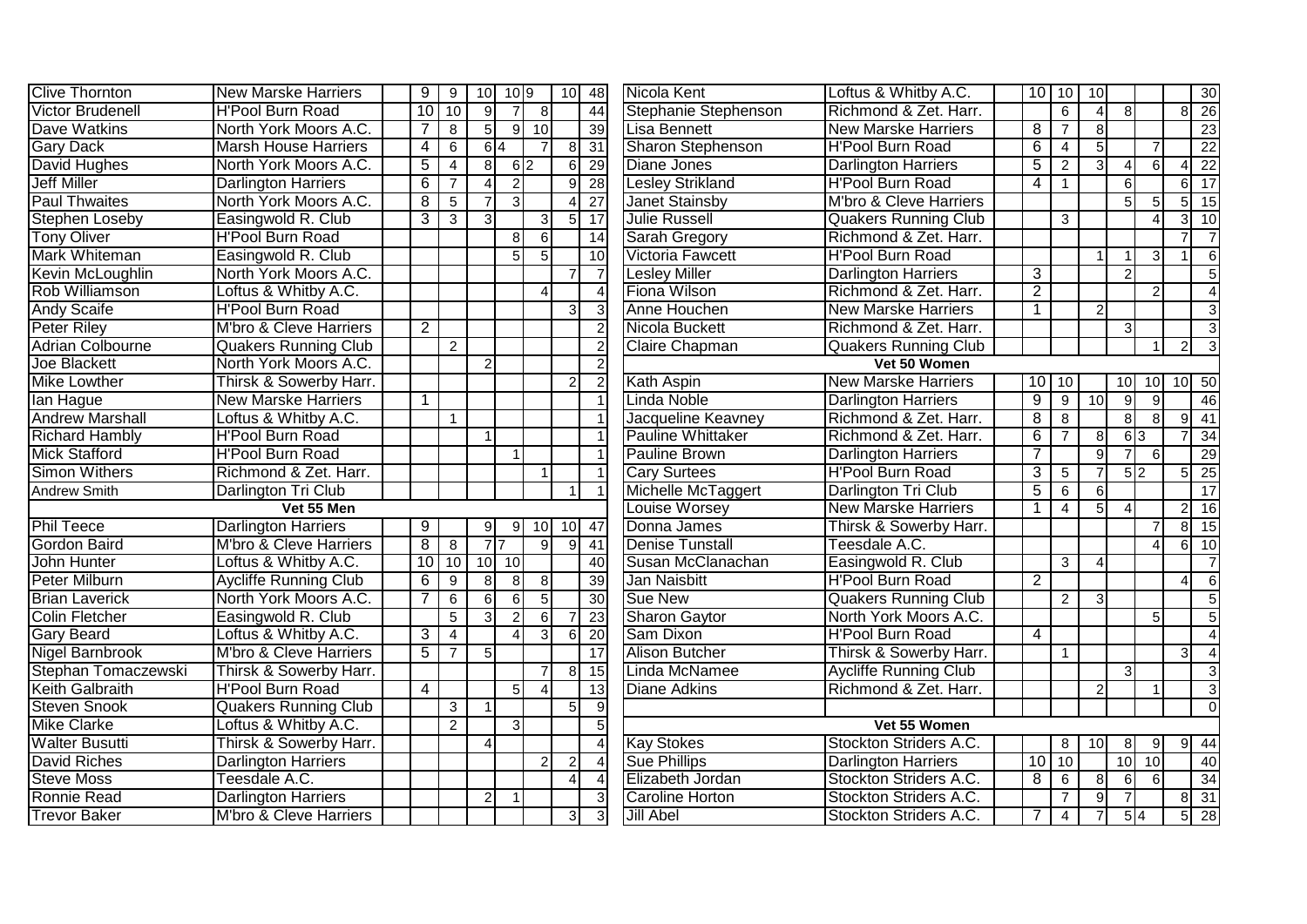| <b>Max Tarrant</b>    | <b>New Marske Harriers</b>   | $\overline{2}$ |                |                         |                |                 |                 | $\mathbf{2}$    | Val Clarke                  | <b>Darlington Harriers</b>   |
|-----------------------|------------------------------|----------------|----------------|-------------------------|----------------|-----------------|-----------------|-----------------|-----------------------------|------------------------------|
| Jimmy O'Brien         | Loftus & Whitby A.C.         | $\mathbf 1$    | $\mathbf{1}$   |                         |                |                 |                 | $\overline{2}$  | <b>Bev Snook</b>            | <b>Quakers Running Clu</b>   |
| Alex Bos              | <b>Darlington Harriers</b>   |                |                |                         |                | $\mathbf{1}$    |                 | $\mathbf{1}$    | Susan Milburn               | <b>Aycliffe Running Club</b> |
| <b>Nigel Shaw</b>     | <b>H'Pool Burn Road</b>      |                |                |                         |                |                 | $\mathbf{1}$    | $\mathbf{1}$    | Amanda Waller               | <b>New Marske Harriers</b>   |
|                       | Vet 60 Men                   |                |                |                         |                |                 |                 |                 | <b>Pauline Gorman</b>       | <b>Darlington Harriers</b>   |
| <b>Graham Bell</b>    | <b>Darlington Harriers</b>   | 9              |                | 10                      | 10             |                 | 8               | 37              | <b>Diane Hall</b>           | <b>New Marske Harriers</b>   |
| <b>Rob Nicholson</b>  | <b>Aycliffe Running Club</b> | 7              |                | $\overline{7}$          | $\overline{6}$ | 6               | 5               | 31              | <b>Julie McGrath</b>        | <b>H'Pool Burn Road</b>      |
| Peter Johnson         | <b>H'Pool Burn Road</b>      | $\overline{5}$ | $\overline{7}$ | 5                       | $\overline{4}$ |                 | $\overline{4}$  | 28              | <b>Heather Bell</b>         | Thirsk & Sowerby Ha          |
| Laurence Taylor       | North York Moors A.C.        |                |                | $\overline{9}$          | G)             |                 | 9               | $\overline{27}$ | Nicola Booth                | Thirsk & Sowerby Ha          |
| <b>Malcolm Peggs</b>  | Loftus & Whitby A.C.         |                |                |                         | $\overline{7}$ | 8               |                 | $\overline{22}$ | Penny Ivison                | <b>Darlington Harriers</b>   |
| David Horton          | Stockton Striders A.C.       |                | 8              | $\overline{\mathbf{8}}$ | 5              |                 |                 | $\overline{21}$ | <b>Helen Tyreman</b>        | <b>New Marske Harriers</b>   |
| <b>Karl Edwards</b>   | <b>H'Pool Burn Road</b>      | 10             |                |                         |                |                 | $\overline{10}$ | $\overline{20}$ | Eve Doe                     | <b>Aycliffe Running Club</b> |
| <b>Robert Burn</b>    | Thirsk & Sowerby Harr.       |                | 9              |                         |                | 10              |                 | $\overline{19}$ | <b>Catherine Lumb</b>       | Thirsk & Sowerby Ha          |
| <b>Trevor Needham</b> | <b>Aycliffe Running Club</b> | 4              |                |                         |                | 9               | 6               | 19              | Sara Langstaff              | Thirsk & Sowerby Ha          |
| Dave Wallace          | <b>H'Pool Burn Road</b>      | 8              |                |                         | 8              |                 |                 | 16              |                             |                              |
| <b>Brian Martin</b>   | <b>Quakers Running Club</b>  |                | 10             |                         |                |                 |                 | 10              |                             |                              |
| Jim Robson            | North York Moors A.C.        | 6              |                |                         |                |                 |                 | $6 \overline{}$ |                             | Vet 60 Women                 |
| <b>Mark Edwards</b>   | North York Moors A.C.        |                |                | $6 \mid$                |                |                 |                 | $\overline{6}$  | <b>Christine Richardson</b> | M'bro & Cleve Harrier        |
| <b>Mick McGurk</b>    | <b>New Marske Harriers</b>   |                |                | $\vert$                 |                |                 |                 | $\overline{4}$  | Anne Robson                 | North York Moors A.          |
| Dave Paver            | City of York A.C.            |                |                | 3 <sup>1</sup>          |                |                 |                 | $\overline{3}$  | Jane Burnside               | <b>Aycliffe Running Club</b> |
|                       |                              |                |                |                         |                |                 |                 | $\overline{0}$  | <b>Susan Clark</b>          | <b>Aycliffe Running Club</b> |
|                       | Vet 65 Men                   |                |                |                         |                |                 |                 |                 | <b>Jill Libby</b>           | Thirsk & Sowerby Ha          |
| <b>Tony Slater</b>    | <b>New Marske Harriers</b>   | 10             |                | 10                      |                | 9               | 9               | 38              | <b>Christine Burn</b>       | Thirsk & Sowerby Ha          |
| Julian Wilkinson      | <b>New Marske Harriers</b>   |                | 10             | 9                       | 9              |                 |                 | $\overline{28}$ | <b>Julie Bake</b>           | <b>H'Pool Burn Road</b>      |
| <b>Neil Sergeant</b>  | Beverley A.C.                |                |                |                         |                | 10              | 10              | $\overline{20}$ |                             |                              |
| Dave Coulston         | <b>H'Pool Burn Road</b>      |                |                |                         | 10             |                 |                 | 10              |                             | Vet 65 Women                 |
|                       |                              |                |                |                         |                |                 |                 | $\overline{0}$  | <b>Pat Kirby</b>            | Thirsk & Sowerby Ha          |
|                       |                              |                |                |                         |                |                 |                 | $\Omega$        |                             |                              |
|                       | Vet 70 Men                   |                |                |                         |                |                 |                 |                 |                             | Vet 75 Women                 |
| <b>Derek Casson</b>   | M'bro & Cleve Harriers       |                | $10$ 10        | 10                      | 10             |                 | 10              | 50              | <b>Marian Codling</b>       | Thirsk & Sowerby Ha          |
| <b>Geoff Bullock</b>  | Thirsk & Sowerby Harr.       |                | 9              |                         |                | 10              |                 | 19              |                             |                              |
| Danny Gordon          | <b>Quakers Running Club</b>  |                | 8              |                         |                |                 |                 | 8               |                             |                              |
|                       |                              |                |                |                         |                |                 |                 | $\Omega$        |                             |                              |
| Vet 75 Men            |                              |                |                |                         |                |                 |                 |                 |                             |                              |
| lan Codling           | Thirsk & Sowerby Harr.       |                |                | $\overline{9}$          |                | 10 <sub>l</sub> | 10              | 29              |                             |                              |
| <b>Richard Harvey</b> | <b>Aycliffe Running Club</b> |                |                | 10                      |                |                 |                 | 10              |                             |                              |
|                       |                              |                |                |                         |                |                 |                 | $\Omega$        |                             |                              |
|                       | Vet 80 Men                   |                |                |                         |                |                 |                 |                 |                             |                              |
| lan Barnes            | <b>Darlington Harriers</b>   |                |                | 10                      |                |                 |                 | 10 20           |                             |                              |

| Max Tarrant                                        | <b>New Marske Harriers</b>                      | $\overline{2}$  |                     |                 |                 |                 | $\overline{2}$                     | Val Clarke                  | <b>Darlington Harriers</b>        |                 | 9       |                 | 9               |                 |                | $10$ 28                    |
|----------------------------------------------------|-------------------------------------------------|-----------------|---------------------|-----------------|-----------------|-----------------|------------------------------------|-----------------------------|-----------------------------------|-----------------|---------|-----------------|-----------------|-----------------|----------------|----------------------------|
| Jimmy O'Brien                                      | Loftus & Whitby A.C.                            |                 | $\overline{1}$      |                 |                 |                 |                                    | <b>Bev Snook</b>            | <b>Quakers Running Club</b>       |                 | 3       | 6 <sup>1</sup>  | $\Delta$        | 5 <sub>l</sub>  |                | $6 \overline{\smash{)}24}$ |
| Alex Bos                                           | <b>Darlington Harriers</b>                      |                 |                     |                 |                 |                 |                                    | Susan Milburn               | <b>Aycliffe Running Club</b>      | 9               |         |                 |                 | 8               |                | 17                         |
| Nigel Shaw                                         | <b>H'Pool Burn Road</b>                         |                 |                     |                 |                 |                 |                                    | Amanda Waller               | <b>New Marske Harriers</b>        | $6 \mid$        |         |                 |                 |                 |                | $3 \mid 14$                |
|                                                    | Vet 60 Men                                      |                 |                     |                 |                 |                 |                                    | <b>Pauline Gorman</b>       | <b>Darlington Harriers</b>        |                 |         |                 |                 | $\overline{7}$  |                | $7$   14                   |
| Graham Bell                                        | <b>Darlington Harriers</b>                      | 9               |                     | 10 <sup>1</sup> | 10I             |                 | 37<br>81                           | <b>Diane Hall</b>           | <b>New Marske Harriers</b>        | 5               |         | 31              |                 |                 |                | 10                         |
| <b>Rob Nicholson</b>                               | <b>Aycliffe Running Club</b>                    | $\overline{7}$  |                     | $\overline{7}$  | 61              | $6 \mid$        | 31                                 | <b>Julie McGrath</b>        | <b>H'Pool Burn Road</b>           |                 | 2       | 5 <sub>l</sub>  |                 | $\overline{2}$  |                |                            |
| Peter Johnson                                      | <b>H'Pool Burn Road</b>                         | 5               |                     | 5               |                 | 7 4             | 28                                 | <b>Heather Bell</b>         | Thirsk & Sowerby Harr.            |                 |         |                 |                 |                 |                |                            |
| <b>Laurence Taylor</b>                             | North York Moors A.C.                           |                 |                     | 9               | $\mathfrak{g}$  |                 | $\overline{27}$                    | Nicola Booth                | Thirsk & Sowerby Harr.            |                 | 5       |                 |                 |                 |                | 5                          |
| Malcolm Peggs                                      | Loftus & Whitby A.C.                            |                 |                     |                 |                 | 8               | 22                                 | Penny Ivison                | <b>Darlington Harriers</b>        |                 |         |                 | 3               |                 |                |                            |
| David Horton                                       | Stockton Striders A.C.                          |                 | 8                   | 8 <sup>1</sup>  | 5 <sup>1</sup>  |                 | 21                                 | <b>Helen Tyreman</b>        | <b>New Marske Harriers</b>        |                 |         |                 |                 |                 |                | $\overline{2}$             |
| Karl Edwards                                       | <b>H'Pool Burn Road</b>                         | 10              |                     |                 |                 |                 | $\overline{20}$<br>10 <sup>1</sup> | Eve Doe                     | <b>Aycliffe Running Club</b>      |                 |         |                 |                 |                 |                |                            |
| <b>Robert Burn</b>                                 | Thirsk & Sowerby Harr.                          |                 | 9                   |                 |                 | 10 <sup>1</sup> | $\overline{19}$                    | <b>Catherine Lumb</b>       | Thirsk & Sowerby Harr.            |                 |         |                 |                 |                 | $\overline{2}$ |                            |
| <b>Trevor Needham</b>                              | <b>Aycliffe Running Club</b>                    | $\overline{4}$  |                     |                 |                 | $\overline{9}$  | 19<br>61                           | Sara Langstaff              | Thirsk & Sowerby Harr.            |                 |         |                 |                 |                 |                |                            |
| Dave Wallace                                       | H'Pool Burn Road                                | 8               |                     |                 | 81              |                 | 16                                 |                             |                                   |                 |         |                 |                 |                 |                | $\Omega$                   |
| <b>Brian Martin</b>                                | <b>Quakers Running Club</b>                     |                 | 10                  |                 |                 |                 | 10                                 |                             |                                   |                 |         |                 |                 |                 |                |                            |
| Jim Robson                                         | North York Moors A.C.                           | 6               |                     |                 |                 |                 |                                    |                             | Vet 60 Women                      |                 |         |                 |                 |                 |                |                            |
|                                                    |                                                 |                 |                     |                 |                 |                 |                                    |                             |                                   |                 |         |                 |                 |                 |                |                            |
| <b>Mark Edwards</b>                                | North York Moors A.C.                           |                 |                     | 6               |                 |                 | 6                                  | <b>Christine Richardson</b> | <b>M'bro &amp; Cleve Harriers</b> |                 | 9 10    | 8 <sup>1</sup>  | 8               | 87              |                | 43                         |
| <b>Mick McGurk</b>                                 | <b>New Marske Harriers</b>                      |                 |                     |                 |                 |                 |                                    | Anne Robson                 | North York Moors A.C.             | 10 <sup>1</sup> |         | 10 <sup>1</sup> | 10 <sup>1</sup> | 10 <sup>1</sup> |                | 40                         |
| Dave Paver                                         | City of York A.C.                               |                 |                     | 3 <sup>l</sup>  |                 |                 |                                    | Jane Burnside               | <b>Aycliffe Running Club</b>      |                 |         | $\mathfrak{g}$  | 9               | 9               |                | 8 35                       |
|                                                    |                                                 |                 |                     |                 |                 |                 | $\Omega$                           | Susan Clark                 | <b>Aycliffe Running Club</b>      | $\overline{8}$  |         |                 |                 |                 |                | 28                         |
|                                                    | Vet 65 Men                                      |                 |                     |                 |                 |                 |                                    | Jill Libby                  | Thirsk & Sowerby Harr.            |                 |         |                 |                 |                 |                | $10$ 10                    |
| <b>Tony Slater</b>                                 | <b>New Marske Harriers</b>                      | 10 <sup>1</sup> |                     | 10              |                 | 9               | $\overline{38}$<br>91              | <b>Christine Burn</b>       | Thirsk & Sowerby Harr.            |                 | 9       |                 |                 |                 |                |                            |
|                                                    | <b>New Marske Harriers</b>                      |                 | 10 <sup>1</sup>     | 9               | -91             |                 | $\overline{28}$                    | Julie Bake                  | <b>H'Pool Burn Road</b>           |                 |         |                 |                 |                 | 9              | 9                          |
|                                                    | Beverley A.C.                                   |                 |                     |                 |                 |                 | 10 10<br>20                        |                             |                                   |                 |         |                 |                 |                 |                |                            |
|                                                    | <b>H'Pool Burn Road</b>                         |                 |                     |                 | 10 <sup>1</sup> |                 | 10                                 |                             | Vet 65 Women                      |                 |         |                 |                 |                 |                |                            |
| Julian Wilkinson<br>Neil Sergeant<br>Dave Coulston |                                                 |                 |                     |                 |                 |                 | $\Omega$                           | <b>Pat Kirby</b>            | Thirsk & Sowerby Harr.            |                 | $10$ 10 |                 |                 |                 |                | $\overline{20}$            |
|                                                    |                                                 |                 |                     |                 |                 |                 |                                    |                             |                                   |                 |         |                 |                 |                 |                |                            |
|                                                    | Vet 70 Men                                      |                 |                     |                 |                 |                 |                                    |                             | Vet 75 Women                      |                 |         |                 |                 |                 |                |                            |
| Derek Casson<br>Geoff Bullock                      | M'bro & Cleve Harriers<br>Thirsk & Sowerby Harr |                 | $10$ 10<br>$\alpha$ | 10 <sub>l</sub> | 10 <sup>1</sup> |                 | 50<br>10                           | Marian Codling              | Thirsk & Sowerby Harr.            |                 |         | 10 <sup>1</sup> |                 | 10 <sup>1</sup> |                | $10$ 30                    |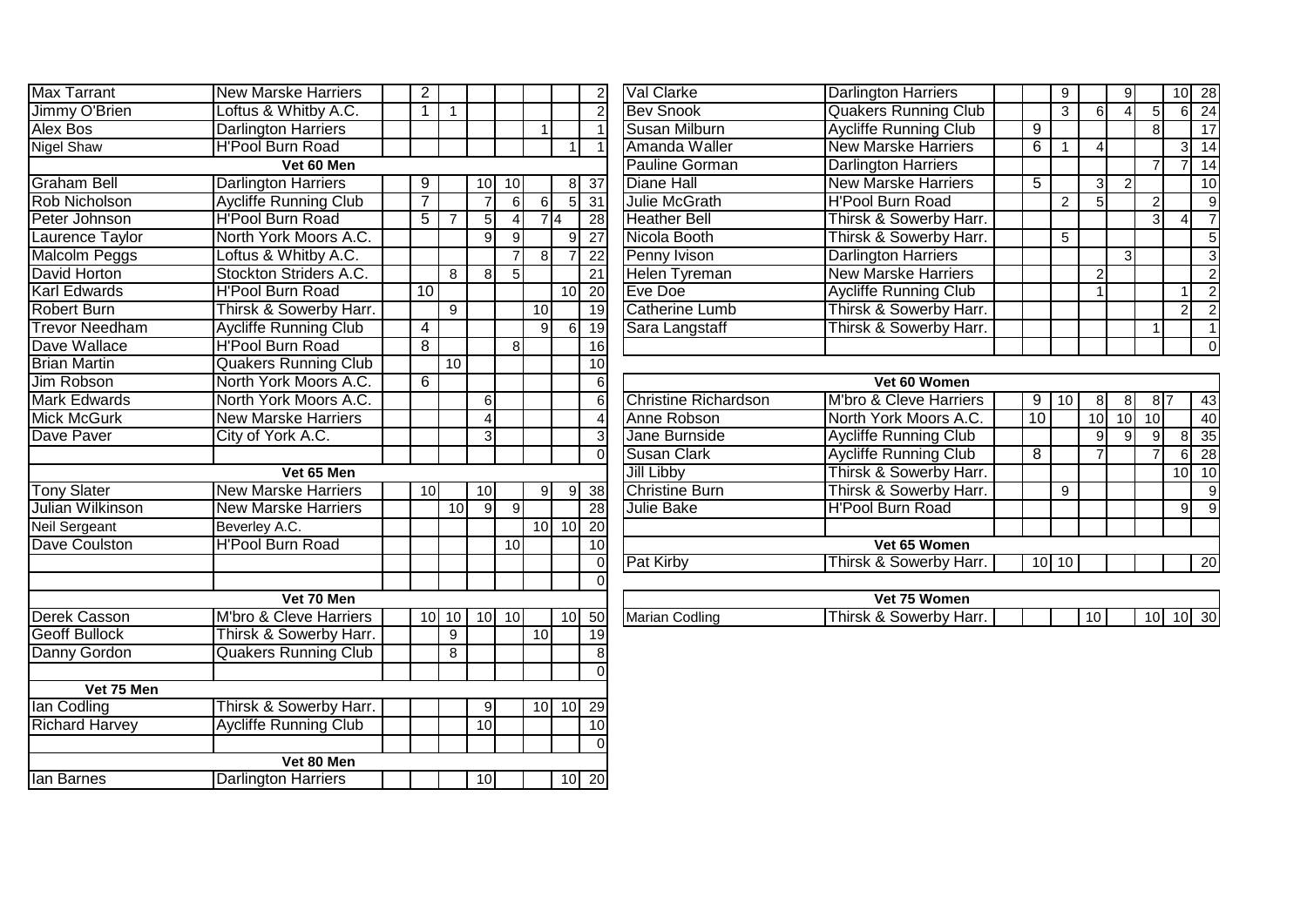|                                        |                         |                | Preston Park   |                 | Ormesby Hall    |                |                 |                                                           |
|----------------------------------------|-------------------------|----------------|----------------|-----------------|-----------------|----------------|-----------------|-----------------------------------------------------------|
| <b>Team Points Scores</b>              |                         |                |                | Summerhill      |                 | Richmond       |                 | <b>Team Points Scores</b>                                 |
| 2017-18                                | Acklam                  | Whitby         |                |                 |                 |                | <b>Totals</b>   | Acklam<br>2017-18                                         |
| u13 Boys Team                          |                         |                |                |                 |                 |                |                 | <b>Womens Team</b>                                        |
| Richmond & Zetland Harriers            | 8                       | 8              | 8 <sup>1</sup> | 8               | $\,8\,$         | $\bf 8$        | 48              | 15<br><b>New Marske Harriers</b>                          |
| <b>New Marske Harriers</b>             | $\overline{5}$          | $\overline{6}$ | $\overline{6}$ | $\overline{6}$  | $\overline{5}$  | $\overline{6}$ | $\overline{34}$ | 13<br>Darlington Harriers                                 |
| <b>Marsh House Harriers</b>            | $\overline{6}$          |                |                |                 | $\overline{6}$  |                | $\overline{12}$ | $\overline{12}$<br><b>Richmond &amp; Zetland Harriers</b> |
| Hartlepool Youth A.C.                  |                         |                |                | $\overline{5}$  |                 |                | 5               | <b>Hartlepool Burn Road Harriers</b><br>11                |
| Middlesbrough (Mandale) A.C.           | $\overline{\mathbf{4}}$ |                |                |                 |                 |                | $\overline{4}$  | $\overline{5}$<br><b>Quakers Running Club</b>             |
|                                        |                         |                |                |                 |                 |                | $\Omega$        | $\overline{6}$<br>Stockton Striders A.C.                  |
| u13 Girls Team                         |                         |                |                |                 |                 |                |                 | $\overline{8}$<br>Loftus & Whitby A.C.                    |
| Middlesbrough (Mandale) A.C.           | 6                       | $\overline{8}$ | 8              | $\infty$        | $\overline{8}$  | $\infty$       | 46              | $\overline{10}$<br><b>Aycliffe Running Club</b>           |
| <b>Richmond &amp; Zetland Harriers</b> | 8                       | 6              |                | $\overline{5}$  | $\overline{5}$  | $\overline{5}$ | 29              | North York Moors A.C.<br>$\overline{7}$                   |
| Scarborough A.C.                       | 3                       | $\overline{5}$ | 4              | $6 \overline{}$ | $6 \overline{}$ |                | $\overline{24}$ | 9<br>Darlington Tri Club                                  |
| Darlington Harriers                    | $\overline{5}$          |                | $\sigma$       | $\overline{4}$  | $\overline{3}$  | $\overline{6}$ | $\overline{24}$ | Thirsk & Sowerby Harriers                                 |
| <b>New Marske Harriers</b>             | 4                       |                | 5              | $\overline{3}$  | 4               | 4              | $\overline{20}$ | <b>Marsh House Harriers</b>                               |
| <b>Marsh House Harriers</b>            | $\overline{2}$          |                | دى             |                 |                 |                | 5               | Scarborough A.C.                                          |
| Hartlepool Youth A.C.                  | $\mathbf 1$             |                | $\overline{2}$ |                 |                 |                | $\overline{3}$  | Midd (Mandale) A.C.                                       |
| Beverley A.C.                          |                         |                |                |                 | $\overline{2}$  |                | $\overline{2}$  | Beverley A.C.                                             |
|                                        |                         |                |                |                 |                 |                |                 | Middlesbrough & Cleveland Harriers                        |
|                                        |                         |                |                |                 |                 |                |                 | Easingwold R.C.                                           |
| u15 Boys Team                          |                         |                |                |                 |                 |                |                 | <b>Mens Team</b>                                          |
| <b>Richmond &amp; Zetland Harriers</b> | 8                       | 8              | 8              | 8 <sup>1</sup>  | $\overline{8}$  | $\infty$       | 48              | <b>Richmond &amp; Zetland Harriers</b><br>10 <sup>1</sup> |
| <b>Marsh House Harriers</b>            | 5                       | 5              |                | $\overline{6}$  | 6               | 5              | $\overline{27}$ | 12<br>Middlesbrough & Cleveland Harriers                  |
| Darlington Harriers                    | 6                       |                | $\overline{6}$ |                 |                 | 6              | $\overline{18}$ | $\overline{13}$<br>Hartlepool Burn Road Harriers          |
| Middlesbrough (Mandale) A.C.           |                         | 6              | 5              |                 |                 |                | $\overline{11}$ | North York Moors A.C.<br>11                               |
| u15 Girls Team                         |                         |                |                |                 |                 |                |                 | $\overline{15}$<br><b>Darlington Harriers</b>             |
| <b>New Marske Harriers</b>             | 6                       |                | $\sigma$       |                 | 8               | $\sigma$       | 26              | <b>Marsh House Harriers</b><br>$\,8\,$                    |
| Middlesbrough (Mandale) A.C.           | 5                       | 8              | $\overline{5}$ |                 | $\overline{6}$  |                | $\overline{24}$ | 6<br><b>Quakers Running Club</b>                          |
| <b>Darlington Harriers</b>             | 8                       |                | $\overline{8}$ |                 |                 | 8              | $\overline{24}$ | 9<br><b>New Marske Harriers</b>                           |
|                                        |                         |                |                |                 |                 |                | $\overline{0}$  | $\overline{7}$<br>Loftus & Whitby A.C.                    |
| <b>U17 Mens Team</b>                   |                         |                |                |                 |                 |                |                 | Stockton Striders A.C.<br>$\overline{4}$                  |
| <b>Richmond &amp; Zetland Harriers</b> |                         | 6              | 6              | 8               |                 | 8              | 28              | Easingwold R.C.                                           |
| Middlesbrough (Mandale) A.C.           | 8                       | 8              | $\infty$       |                 |                 |                | $\overline{24}$ | Aycliffe Running Club<br>$\overline{3}$                   |
| <b>Marsh House Harriers</b>            |                         |                | $\overline{5}$ |                 |                 |                | 5               | Thirsk & Sowerby Harriers                                 |

| <b>'oints Scores</b> | Acklam         | Whitby         | Preston Park   | Summerhill       | Ormesby Hall    | Richmond                | Totals          | <b>Team Points Scores</b><br>2017-18   | Acklam          | Whitby          | Park<br>Preston | Summerhill      | Ormesby Hall     | Richmond         | Totals          |
|----------------------|----------------|----------------|----------------|------------------|-----------------|-------------------------|-----------------|----------------------------------------|-----------------|-----------------|-----------------|-----------------|------------------|------------------|-----------------|
| u13 Boys Team        |                |                |                |                  |                 |                         |                 | <b>Womens Team</b>                     |                 |                 |                 |                 |                  |                  |                 |
| & Zetland Harriers   | 8              | 8              | $\infty$       | $\overline{8}$   | $\infty$        | $\infty$                | 48              | <b>New Marske Harriers</b>             |                 | $15$   15       | 13              |                 | $13$ 15          | 15               | 86              |
| e Harriers           | $\overline{5}$ | 6              | $\overline{6}$ | $6 \overline{6}$ | $\overline{5}$  | 6                       | 34              | <b>Darlington Harriers</b>             | 13              | $\overline{13}$ | 12              | 15              | 13               | 12               | $\overline{78}$ |
| se Harriers          | 6              |                |                |                  | 6               |                         | 12              | <b>Richmond &amp; Zetland Harriers</b> | $\overline{12}$ | 11              | 15              | 12              | $\overline{12}$  | 13               | 75              |
| Youth A.C.           |                |                |                | 5 <sup>1</sup>   |                 |                         | $\overline{5}$  | <b>Hartlepool Burn Road Harriers</b>   | 11              | 8               | $\overline{9}$  | 11              | $\overline{10}$  | 6                | 55              |
| ugh (Mandale) A.C.   | 4              |                |                |                  |                 |                         | 4               | <b>Quakers Running Club</b>            | 5               | 9               | $\overline{3}$  | 9               | 11               | $\overline{9}$   | 46              |
|                      |                |                |                |                  |                 |                         | $\overline{0}$  | Stockton Striders A.C.                 | 6               | 6               | 6               | 10 <sup>1</sup> | 5                | 11               | $\overline{44}$ |
| u13 Girls Team       |                |                |                |                  |                 |                         |                 | Loftus & Whitby A.C.                   | $\overline{8}$  | $\overline{12}$ | $\overline{11}$ |                 | $\overline{8}$   |                  | 39              |
| ugh (Mandale) A.C.   | 6              | 8              | 8 <sup>1</sup> | 8                | $\bf 8$         | 8                       | 46              | <b>Aycliffe Running Club</b>           | 10              |                 | 4               |                 | 6                | $\overline{7}$   | $\overline{27}$ |
| & Zetland Harriers   | 8              | 6              |                | $\overline{5}$   | $\overline{5}$  | $\overline{5}$          | 29              | North York Moors A.C.                  | $\overline{7}$  |                 | $\overline{7}$  |                 | 9                |                  | 23              |
| ah A.C.              | 3              | 5              | 4              | $\overline{6}$   | $6 \overline{}$ |                         | $\overline{24}$ | Darlington Tri Club                    | 9               | $\overline{7}$  | 5               |                 |                  |                  | 21              |
| Harriers             | $\overline{5}$ |                | 6              | $\overline{4}$   | $\overline{3}$  | $6 \mid$                | 24              | <b>Thirsk &amp; Sowerby Harriers</b>   |                 | 5               |                 |                 | 4                | 10               | $\overline{19}$ |
| e Harriers           | $\overline{4}$ |                | 5              | $\overline{3}$   | $\overline{4}$  | $\overline{\mathbf{A}}$ | $\overline{20}$ | <b>Marsh House Harriers</b>            |                 |                 | 8               | 8 <sup>°</sup>  |                  |                  | 16              |
| se Harriers          | $\overline{2}$ |                | 3              |                  |                 |                         | $\overline{5}$  | Scarborough A.C.                       |                 | 10              |                 |                 |                  |                  | 10              |
| Youth A.C.           | 1              |                | $\overline{2}$ |                  |                 |                         | $\overline{3}$  | Midd (Mandale) A.C.                    |                 |                 | 10 <sup>1</sup> |                 |                  |                  | 10              |
| .C.                  |                |                |                |                  | $\overline{2}$  |                         | $\overline{2}$  | Beverley A.C.                          |                 |                 |                 |                 |                  | 8                | $\overline{8}$  |
|                      |                |                |                |                  |                 |                         |                 | Middlesbrough & Cleveland Harriers     |                 |                 |                 |                 | $\overline{7}$   |                  | $\overline{7}$  |
|                      |                |                |                |                  |                 |                         |                 | Easingwold R.C.                        |                 |                 | $\overline{2}$  |                 |                  |                  | $\overline{2}$  |
| u15 Boys Team        |                |                |                |                  |                 |                         |                 | <b>Mens Team</b>                       |                 |                 |                 |                 |                  |                  |                 |
| & Zetland Harriers   | 8              | 8              | 8 <sup>1</sup> | $\overline{8}$   | $\infty$        | 8                       | 48              | <b>Richmond &amp; Zetland Harriers</b> |                 | 10 15 15 15 11  |                 |                 |                  | 15               | $\overline{81}$ |
| se Harriers          | 5              | $\overline{5}$ |                | $\overline{6}$   | 6               | 5                       | $\overline{27}$ | Middlesbrough & Cleveland Harriers     | $\overline{12}$ | $\overline{12}$ | 12              |                 | $13$ 13          | $\overline{13}$  | 75              |
| Harriers             | 6              |                | $6 \mid$       |                  |                 | 6                       | 18              | Hartlepool Burn Road Harriers          |                 | 13 13           |                 | $10$ 10 15      |                  | 11               | $\overline{72}$ |
| ugh (Mandale) A.C.   |                | 6              | $\overline{5}$ |                  |                 |                         | $\overline{11}$ | North York Moors A.C.                  | 11              | 9               | 13              | 12              | $\overline{12}$  | $\overline{12}$  | 69              |
| u15 Girls Team       |                |                |                |                  |                 |                         |                 | <b>Darlington Harriers</b>             | $\overline{15}$ | 10              | 11              | 11              | 10               | 10               | 67              |
| e Harriers           | 6              |                | 6 <sup>1</sup> |                  | 8               | $6 \overline{6}$        | 26              | <b>Marsh House Harriers</b>            | 8               | 11              | $\overline{9}$  | ٥               | $\boldsymbol{9}$ | $\boldsymbol{9}$ | 55              |
| ugh (Mandale) A.C.   | 5              | 8              | $\overline{5}$ |                  | $\overline{6}$  |                         | $\overline{24}$ | <b>Quakers Running Club</b>            | 6               | $\overline{7}$  | 7               | $\vert 4 \vert$ | $\,6$            | 8                | 38              |
| <b>Harriers</b>      | 8              |                | $\overline{8}$ |                  |                 | 8                       | $\overline{24}$ | <b>New Marske Harriers</b>             | 9               | $\overline{5}$  | $\overline{8}$  | $\overline{7}$  | $\overline{7}$   |                  | 36              |
|                      |                |                |                |                  |                 |                         | 0               | Loftus & Whitby A.C.                   | $\overline{7}$  | 8               |                 | $\infty$        | 8                |                  | $\overline{31}$ |
| <b>J17 Mens Team</b> |                |                |                |                  |                 |                         |                 | Stockton Striders A.C.                 | 4               | 6               | 6               | $\overline{5}$  | $\overline{2}$   |                  | $\overline{23}$ |
| & Zetland Harriers   |                | 6              | 6              | $\overline{8}$   |                 | 8                       | 28              | Easingwold R.C.                        |                 |                 | $\overline{5}$  |                 | $\overline{5}$   | $\overline{7}$   | 17              |
| ugh (Mandale) A.C.   | 8              | 8              | $\bf{8}$       |                  |                 |                         | 24              | <b>Aycliffe Running Club</b>           | 3               |                 | 4               | 6               | 3                |                  | 16              |
| se Harriers          |                |                | $\overline{5}$ |                  |                 |                         | $\overline{5}$  | Thirsk & Sowerby Harriers              |                 |                 |                 |                 | 4                | $6\phantom{1}$   | 10              |
|                      |                |                |                |                  |                 |                         |                 | Darlington Tri Club                    | $\overline{5}$  | $\overline{4}$  |                 |                 |                  |                  | $\overline{9}$  |